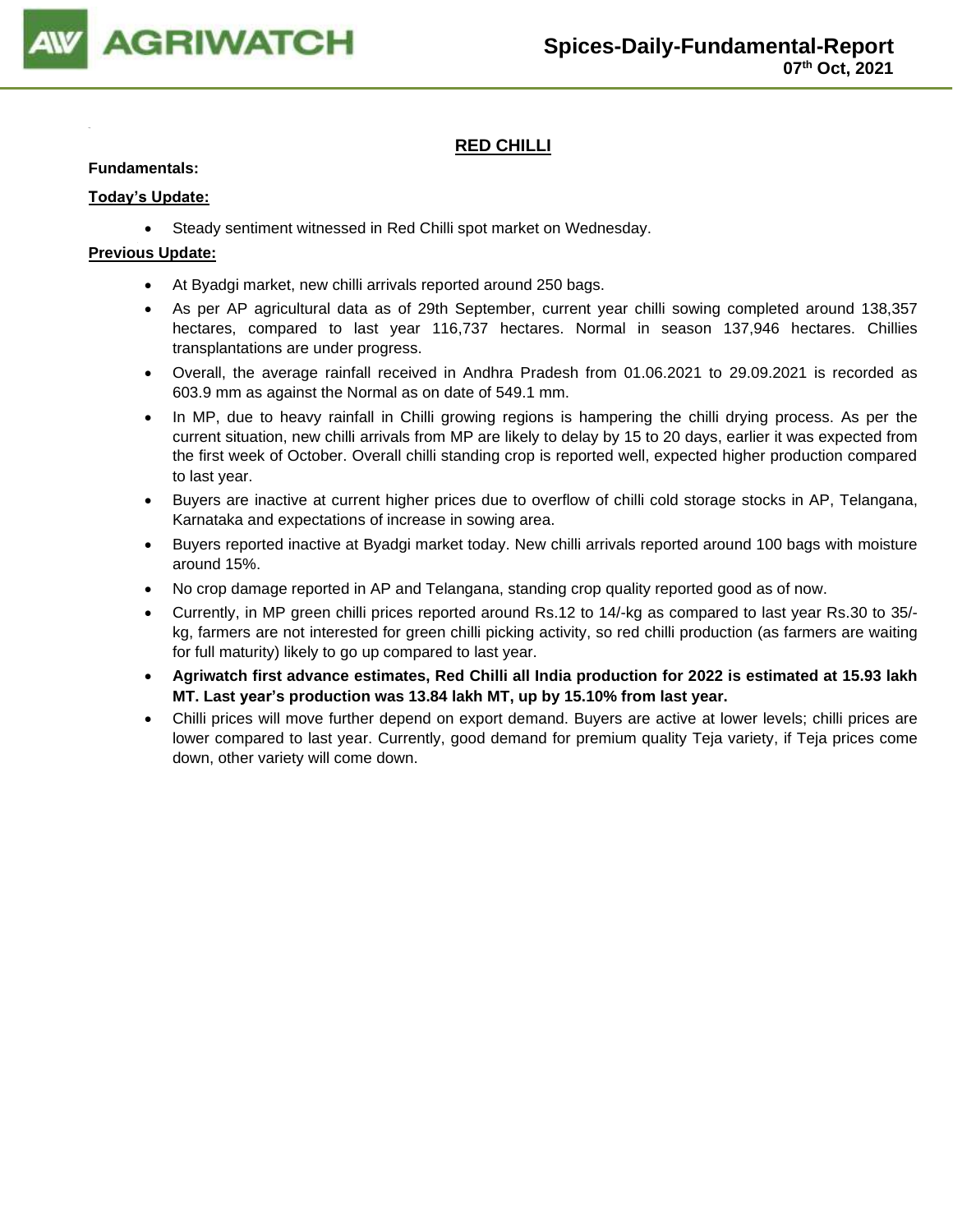

|                                                    |                            | Red Chilli Spot Market Prices(Loose): (Rs/Qtl) |                                                                                                                                                                                                                                                                                                                                                                                                                                                                                                                                                                                                                                                                                                                                                                                                                                                                                                                                                                                                                                                                                                                                                                                                                                                                                                                                                                                                                                                                                                                   |           |           |           |                |
|----------------------------------------------------|----------------------------|------------------------------------------------|-------------------------------------------------------------------------------------------------------------------------------------------------------------------------------------------------------------------------------------------------------------------------------------------------------------------------------------------------------------------------------------------------------------------------------------------------------------------------------------------------------------------------------------------------------------------------------------------------------------------------------------------------------------------------------------------------------------------------------------------------------------------------------------------------------------------------------------------------------------------------------------------------------------------------------------------------------------------------------------------------------------------------------------------------------------------------------------------------------------------------------------------------------------------------------------------------------------------------------------------------------------------------------------------------------------------------------------------------------------------------------------------------------------------------------------------------------------------------------------------------------------------|-----------|-----------|-----------|----------------|
|                                                    |                            |                                                | 06-Oct-                                                                                                                                                                                                                                                                                                                                                                                                                                                                                                                                                                                                                                                                                                                                                                                                                                                                                                                                                                                                                                                                                                                                                                                                                                                                                                                                                                                                                                                                                                           | 06-Oct-   | 05-Oct-   | 05-Oct-   |                |
| <b>State</b>                                       | <b>Centre</b>              | Grade                                          | 21                                                                                                                                                                                                                                                                                                                                                                                                                                                                                                                                                                                                                                                                                                                                                                                                                                                                                                                                                                                                                                                                                                                                                                                                                                                                                                                                                                                                                                                                                                                | 21        | 21        | 21        | Change         |
|                                                    |                            |                                                | Low<br>High<br>Low<br>High<br>9500<br><b>Unch</b><br>10000<br>9000<br>10000<br>10000<br>11200<br>10000<br>11200<br><b>Unch</b><br>14200<br>14200<br>13000<br>13000<br><b>Unch</b><br>12000<br>13000<br>12000<br>13000<br><b>Unch</b><br>11500<br>12500<br>11500<br>12500<br><b>Unch</b><br>6000<br><b>Unch</b><br>6000<br>9000<br>9000<br>14000<br>15000<br>14000<br><b>Unch</b><br>15000<br>12500<br>13500<br>12500<br>13500<br><b>Unch</b><br>12500<br>13500<br>12500<br>13500<br><b>Unch</b><br>11500<br>12500<br>11500<br>12500<br><b>Unch</b><br>Closed<br>Closed<br>12000<br>13700<br>Closed<br>Closed<br>12900<br>14300<br>Closed<br>Closed<br>12100<br>13200<br>Closed<br>Closed<br>11500<br>12700<br>Closed<br>Closed<br><b>NA</b><br><b>NA</b><br>Closed<br>4500<br>7500<br>Closed<br>-<br>Closed<br>10000<br>Closed<br>14300<br>-<br>Closed<br>Closed<br><b>NA</b><br><b>NA</b><br><b>NA</b><br>Closed<br>Closed<br><b>NA</b><br>-<br>Closed<br>Closed<br>10000<br>14000<br>-<br>Closed<br>Closed<br>6000<br>8500<br>$\blacksquare$<br>Closed<br>Closed<br>9000<br>12000<br>-<br>Closed<br><b>NA</b><br><b>NA</b><br>Closed<br>-<br>Closed<br>Closed<br>16500<br>16500<br>$\blacksquare$<br>Closed<br>Closed<br><b>NA</b><br><b>NA</b><br>-<br>Closed<br>Closed<br><b>NA</b><br><b>NA</b><br>Closed<br>Closed<br><b>NA</b><br><b>NA</b><br>-<br>Closed<br>Closed<br><b>NA</b><br><b>NA</b><br>-<br>Closed<br>Closed<br><b>NA</b><br><b>NA</b><br><b>NA</b><br><b>NA</b><br><b>NA</b><br><b>NA</b><br>- |           |           |           |                |
|                                                    |                            | <b>NCDEX Quality</b>                           |                                                                                                                                                                                                                                                                                                                                                                                                                                                                                                                                                                                                                                                                                                                                                                                                                                                                                                                                                                                                                                                                                                                                                                                                                                                                                                                                                                                                                                                                                                                   |           |           |           |                |
|                                                    |                            | <b>LCA 334</b>                                 |                                                                                                                                                                                                                                                                                                                                                                                                                                                                                                                                                                                                                                                                                                                                                                                                                                                                                                                                                                                                                                                                                                                                                                                                                                                                                                                                                                                                                                                                                                                   |           |           |           |                |
|                                                    |                            | Teja                                           |                                                                                                                                                                                                                                                                                                                                                                                                                                                                                                                                                                                                                                                                                                                                                                                                                                                                                                                                                                                                                                                                                                                                                                                                                                                                                                                                                                                                                                                                                                                   |           |           |           |                |
|                                                    |                            | No. 273                                        |                                                                                                                                                                                                                                                                                                                                                                                                                                                                                                                                                                                                                                                                                                                                                                                                                                                                                                                                                                                                                                                                                                                                                                                                                                                                                                                                                                                                                                                                                                                   |           |           |           |                |
|                                                    | <b>Guntur</b>              | No. 5                                          |                                                                                                                                                                                                                                                                                                                                                                                                                                                                                                                                                                                                                                                                                                                                                                                                                                                                                                                                                                                                                                                                                                                                                                                                                                                                                                                                                                                                                                                                                                                   |           |           |           |                |
|                                                    | <b>Benchmark</b><br>market | Fatki                                          |                                                                                                                                                                                                                                                                                                                                                                                                                                                                                                                                                                                                                                                                                                                                                                                                                                                                                                                                                                                                                                                                                                                                                                                                                                                                                                                                                                                                                                                                                                                   |           |           |           |                |
|                                                    |                            | Byadgi                                         |                                                                                                                                                                                                                                                                                                                                                                                                                                                                                                                                                                                                                                                                                                                                                                                                                                                                                                                                                                                                                                                                                                                                                                                                                                                                                                                                                                                                                                                                                                                   |           |           |           |                |
|                                                    |                            | <b>US 341</b>                                  |                                                                                                                                                                                                                                                                                                                                                                                                                                                                                                                                                                                                                                                                                                                                                                                                                                                                                                                                                                                                                                                                                                                                                                                                                                                                                                                                                                                                                                                                                                                   |           |           |           |                |
|                                                    |                            | Denvor Delux                                   |                                                                                                                                                                                                                                                                                                                                                                                                                                                                                                                                                                                                                                                                                                                                                                                                                                                                                                                                                                                                                                                                                                                                                                                                                                                                                                                                                                                                                                                                                                                   |           |           |           |                |
|                                                    |                            | Indam <sub>5</sub>                             |                                                                                                                                                                                                                                                                                                                                                                                                                                                                                                                                                                                                                                                                                                                                                                                                                                                                                                                                                                                                                                                                                                                                                                                                                                                                                                                                                                                                                                                                                                                   |           |           |           |                |
|                                                    |                            | Teja                                           |                                                                                                                                                                                                                                                                                                                                                                                                                                                                                                                                                                                                                                                                                                                                                                                                                                                                                                                                                                                                                                                                                                                                                                                                                                                                                                                                                                                                                                                                                                                   |           |           |           |                |
|                                                    |                            | Wonder Hot                                     |                                                                                                                                                                                                                                                                                                                                                                                                                                                                                                                                                                                                                                                                                                                                                                                                                                                                                                                                                                                                                                                                                                                                                                                                                                                                                                                                                                                                                                                                                                                   |           |           |           |                |
|                                                    |                            | 341                                            |                                                                                                                                                                                                                                                                                                                                                                                                                                                                                                                                                                                                                                                                                                                                                                                                                                                                                                                                                                                                                                                                                                                                                                                                                                                                                                                                                                                                                                                                                                                   |           |           |           |                |
| Telangana                                          | Warangal                   | Denvor Delux                                   |                                                                                                                                                                                                                                                                                                                                                                                                                                                                                                                                                                                                                                                                                                                                                                                                                                                                                                                                                                                                                                                                                                                                                                                                                                                                                                                                                                                                                                                                                                                   |           |           |           |                |
|                                                    |                            | Paprika                                        |                                                                                                                                                                                                                                                                                                                                                                                                                                                                                                                                                                                                                                                                                                                                                                                                                                                                                                                                                                                                                                                                                                                                                                                                                                                                                                                                                                                                                                                                                                                   |           |           |           |                |
|                                                    |                            | Fatki                                          |                                                                                                                                                                                                                                                                                                                                                                                                                                                                                                                                                                                                                                                                                                                                                                                                                                                                                                                                                                                                                                                                                                                                                                                                                                                                                                                                                                                                                                                                                                                   |           |           |           |                |
|                                                    |                            | Teja (Cold storage)                            |                                                                                                                                                                                                                                                                                                                                                                                                                                                                                                                                                                                                                                                                                                                                                                                                                                                                                                                                                                                                                                                                                                                                                                                                                                                                                                                                                                                                                                                                                                                   |           |           |           |                |
|                                                    | Khammam                    | Teja (Non cold storage)                        |                                                                                                                                                                                                                                                                                                                                                                                                                                                                                                                                                                                                                                                                                                                                                                                                                                                                                                                                                                                                                                                                                                                                                                                                                                                                                                                                                                                                                                                                                                                   |           |           |           |                |
|                                                    |                            | No. 12                                         |                                                                                                                                                                                                                                                                                                                                                                                                                                                                                                                                                                                                                                                                                                                                                                                                                                                                                                                                                                                                                                                                                                                                                                                                                                                                                                                                                                                                                                                                                                                   |           |           |           |                |
|                                                    |                            | <b>Indu 2070</b>                               |                                                                                                                                                                                                                                                                                                                                                                                                                                                                                                                                                                                                                                                                                                                                                                                                                                                                                                                                                                                                                                                                                                                                                                                                                                                                                                                                                                                                                                                                                                                   |           |           |           |                |
| <b>Madhya Pradesh</b>                              | <b>Bedia</b>               | Fatki                                          |                                                                                                                                                                                                                                                                                                                                                                                                                                                                                                                                                                                                                                                                                                                                                                                                                                                                                                                                                                                                                                                                                                                                                                                                                                                                                                                                                                                                                                                                                                                   |           |           |           |                |
|                                                    |                            | Jhankar                                        |                                                                                                                                                                                                                                                                                                                                                                                                                                                                                                                                                                                                                                                                                                                                                                                                                                                                                                                                                                                                                                                                                                                                                                                                                                                                                                                                                                                                                                                                                                                   |           |           |           |                |
|                                                    |                            | Ganesh                                         |                                                                                                                                                                                                                                                                                                                                                                                                                                                                                                                                                                                                                                                                                                                                                                                                                                                                                                                                                                                                                                                                                                                                                                                                                                                                                                                                                                                                                                                                                                                   |           |           |           |                |
|                                                    |                            | Teja(Khamam)                                   |                                                                                                                                                                                                                                                                                                                                                                                                                                                                                                                                                                                                                                                                                                                                                                                                                                                                                                                                                                                                                                                                                                                                                                                                                                                                                                                                                                                                                                                                                                                   |           |           |           |                |
|                                                    |                            | M.P. MacoTeja                                  |                                                                                                                                                                                                                                                                                                                                                                                                                                                                                                                                                                                                                                                                                                                                                                                                                                                                                                                                                                                                                                                                                                                                                                                                                                                                                                                                                                                                                                                                                                                   |           |           |           |                |
|                                                    | <b>New Delhi</b>           | Pala 12                                        |                                                                                                                                                                                                                                                                                                                                                                                                                                                                                                                                                                                                                                                                                                                                                                                                                                                                                                                                                                                                                                                                                                                                                                                                                                                                                                                                                                                                                                                                                                                   |           |           |           |                |
|                                                    |                            | <b>LCA 334</b>                                 |                                                                                                                                                                                                                                                                                                                                                                                                                                                                                                                                                                                                                                                                                                                                                                                                                                                                                                                                                                                                                                                                                                                                                                                                                                                                                                                                                                                                                                                                                                                   |           |           |           |                |
|                                                    |                            | Fatki                                          |                                                                                                                                                                                                                                                                                                                                                                                                                                                                                                                                                                                                                                                                                                                                                                                                                                                                                                                                                                                                                                                                                                                                                                                                                                                                                                                                                                                                                                                                                                                   |           |           |           |                |
| <b>Andhra Pradesh</b><br><b>Delhi</b><br>Karnataka |                            | Packing                                        |                                                                                                                                                                                                                                                                                                                                                                                                                                                                                                                                                                                                                                                                                                                                                                                                                                                                                                                                                                                                                                                                                                                                                                                                                                                                                                                                                                                                                                                                                                                   |           |           |           |                |
|                                                    |                            | Dabbi                                          |                                                                                                                                                                                                                                                                                                                                                                                                                                                                                                                                                                                                                                                                                                                                                                                                                                                                                                                                                                                                                                                                                                                                                                                                                                                                                                                                                                                                                                                                                                                   |           |           |           |                |
|                                                    |                            | Guntur                                         | <b>NA</b>                                                                                                                                                                                                                                                                                                                                                                                                                                                                                                                                                                                                                                                                                                                                                                                                                                                                                                                                                                                                                                                                                                                                                                                                                                                                                                                                                                                                                                                                                                         | <b>NA</b> | <b>NA</b> | <b>NA</b> |                |
|                                                    |                            | Kaddi                                          | <b>NA</b>                                                                                                                                                                                                                                                                                                                                                                                                                                                                                                                                                                                                                                                                                                                                                                                                                                                                                                                                                                                                                                                                                                                                                                                                                                                                                                                                                                                                                                                                                                         | <b>NA</b> | <b>NA</b> | <b>NA</b> | -              |
|                                                    |                            | Dabbi Dlx Local                                | <b>NA</b>                                                                                                                                                                                                                                                                                                                                                                                                                                                                                                                                                                                                                                                                                                                                                                                                                                                                                                                                                                                                                                                                                                                                                                                                                                                                                                                                                                                                                                                                                                         | <b>NA</b> | <b>NA</b> | <b>NA</b> | $\blacksquare$ |
|                                                    |                            | Dabbi Medium Best (Local)                      | <b>NA</b>                                                                                                                                                                                                                                                                                                                                                                                                                                                                                                                                                                                                                                                                                                                                                                                                                                                                                                                                                                                                                                                                                                                                                                                                                                                                                                                                                                                                                                                                                                         | <b>NA</b> | <b>NA</b> | <b>NA</b> | $\blacksquare$ |
|                                                    |                            | Dabbi Best (Bellary)                           | <b>NA</b>                                                                                                                                                                                                                                                                                                                                                                                                                                                                                                                                                                                                                                                                                                                                                                                                                                                                                                                                                                                                                                                                                                                                                                                                                                                                                                                                                                                                                                                                                                         | <b>NA</b> | <b>NA</b> | <b>NA</b> | -              |
|                                                    |                            | <b>KDL Deluxe (Local)</b>                      | <b>NA</b>                                                                                                                                                                                                                                                                                                                                                                                                                                                                                                                                                                                                                                                                                                                                                                                                                                                                                                                                                                                                                                                                                                                                                                                                                                                                                                                                                                                                                                                                                                         | <b>NA</b> | <b>NA</b> | <b>NA</b> | -              |
|                                                    |                            | <b>KDL Deluxe (Bellary)</b>                    | <b>NA</b>                                                                                                                                                                                                                                                                                                                                                                                                                                                                                                                                                                                                                                                                                                                                                                                                                                                                                                                                                                                                                                                                                                                                                                                                                                                                                                                                                                                                                                                                                                         | <b>NA</b> | <b>NA</b> | <b>NA</b> | -              |
|                                                    | <b>Byadgi</b>              | <b>KDL Best(Local)</b>                         | <b>NA</b>                                                                                                                                                                                                                                                                                                                                                                                                                                                                                                                                                                                                                                                                                                                                                                                                                                                                                                                                                                                                                                                                                                                                                                                                                                                                                                                                                                                                                                                                                                         | <b>NA</b> | <b>NA</b> | <b>NA</b> |                |
|                                                    |                            | <b>KDL Best(Bellary)</b>                       | <b>NA</b>                                                                                                                                                                                                                                                                                                                                                                                                                                                                                                                                                                                                                                                                                                                                                                                                                                                                                                                                                                                                                                                                                                                                                                                                                                                                                                                                                                                                                                                                                                         | <b>NA</b> | <b>NA</b> | <b>NA</b> |                |
|                                                    |                            | <b>KDL Medium</b>                              | <b>NA</b>                                                                                                                                                                                                                                                                                                                                                                                                                                                                                                                                                                                                                                                                                                                                                                                                                                                                                                                                                                                                                                                                                                                                                                                                                                                                                                                                                                                                                                                                                                         | <b>NA</b> | <b>NA</b> | <b>NA</b> |                |
|                                                    |                            | Denvor Deluxe                                  | <b>NA</b>                                                                                                                                                                                                                                                                                                                                                                                                                                                                                                                                                                                                                                                                                                                                                                                                                                                                                                                                                                                                                                                                                                                                                                                                                                                                                                                                                                                                                                                                                                         | <b>NA</b> | <b>NA</b> | <b>NA</b> |                |
|                                                    |                            | 2043                                           | <b>NA</b>                                                                                                                                                                                                                                                                                                                                                                                                                                                                                                                                                                                                                                                                                                                                                                                                                                                                                                                                                                                                                                                                                                                                                                                                                                                                                                                                                                                                                                                                                                         | <b>NA</b> | <b>NA</b> | <b>NA</b> |                |
|                                                    |                            | 5531                                           | <b>NA</b>                                                                                                                                                                                                                                                                                                                                                                                                                                                                                                                                                                                                                                                                                                                                                                                                                                                                                                                                                                                                                                                                                                                                                                                                                                                                                                                                                                                                                                                                                                         | <b>NA</b> | <b>NA</b> | <b>NA</b> |                |
|                                                    |                            | C <sub>5</sub>                                 | <b>NA</b>                                                                                                                                                                                                                                                                                                                                                                                                                                                                                                                                                                                                                                                                                                                                                                                                                                                                                                                                                                                                                                                                                                                                                                                                                                                                                                                                                                                                                                                                                                         | <b>NA</b> | <b>NA</b> | <b>NA</b> | ۰.             |
|                                                    |                            | <b>KDL Fatki</b>                               | <b>NA</b>                                                                                                                                                                                                                                                                                                                                                                                                                                                                                                                                                                                                                                                                                                                                                                                                                                                                                                                                                                                                                                                                                                                                                                                                                                                                                                                                                                                                                                                                                                         | <b>NA</b> | <b>NA</b> | <b>NA</b> | $\blacksquare$ |
|                                                    |                            | Seed Fatki                                     | <b>NA</b>                                                                                                                                                                                                                                                                                                                                                                                                                                                                                                                                                                                                                                                                                                                                                                                                                                                                                                                                                                                                                                                                                                                                                                                                                                                                                                                                                                                                                                                                                                         | <b>NA</b> | <b>NA</b> | <b>NA</b> | $\blacksquare$ |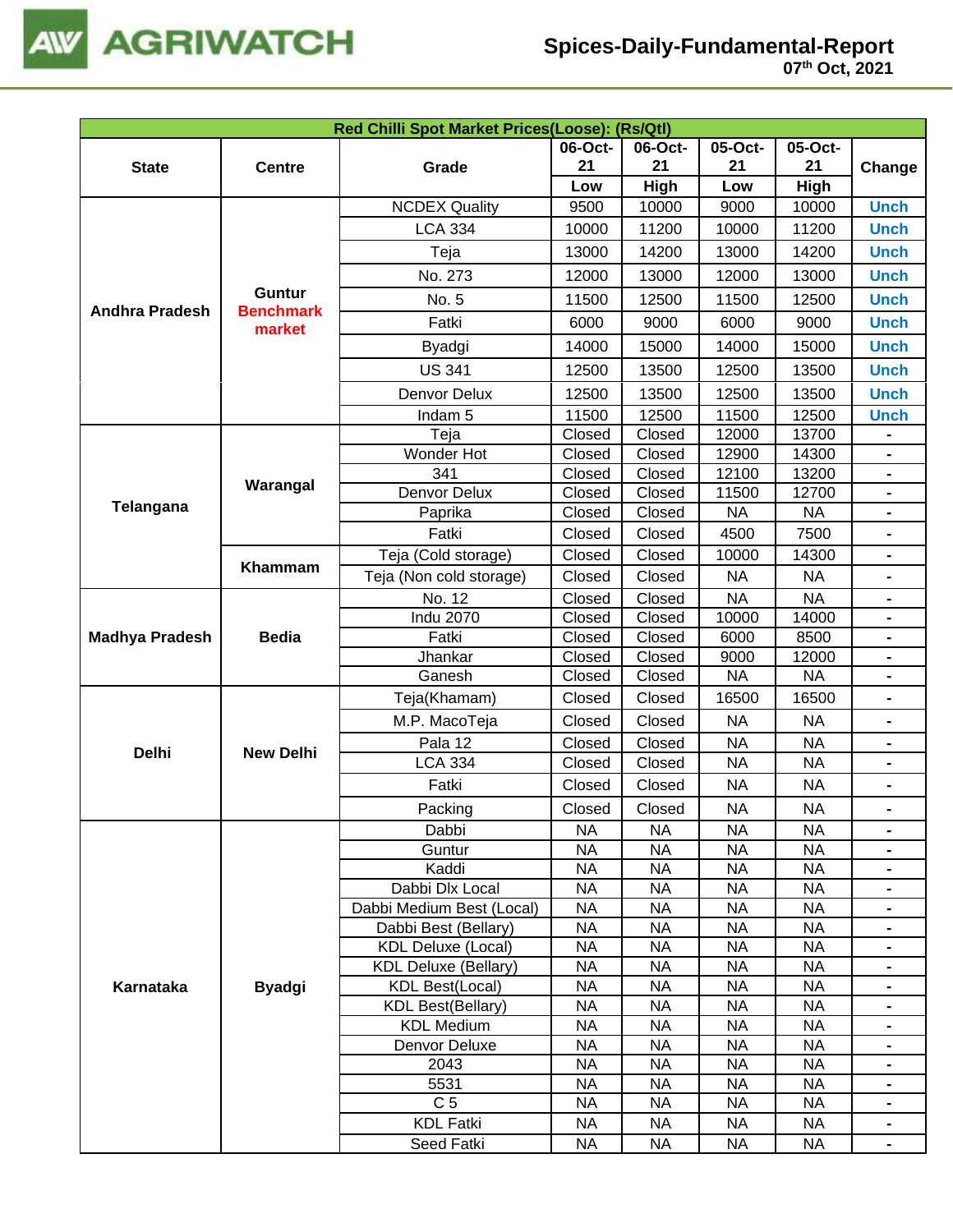

|                | Arrivals & Off-take in bags (1 bag = 45 Kg), (1 bag = $38Kgs$ )* |                               |           |           |                |  |  |  |  |
|----------------|------------------------------------------------------------------|-------------------------------|-----------|-----------|----------------|--|--|--|--|
| <b>State</b>   | <b>Centre</b>                                                    | <b>Parameter</b>              | 06-Oct-21 | 05-Oct-21 | Change         |  |  |  |  |
| Andhra Pradesh | Guntur                                                           | Arrivals                      | 90000     | 100000    | $-10000$       |  |  |  |  |
|                |                                                                  | Off-take                      | 45000     | 40000     | 5000           |  |  |  |  |
|                | Warangal                                                         | Arrivals                      | Closed    | 10000     | $\blacksquare$ |  |  |  |  |
| Telangana      | Khammam                                                          | Arrivals (Cold storage) *     | Closed    | 15000     |                |  |  |  |  |
|                |                                                                  | Arrivals (Non cold storage) * | Closed    | <b>NA</b> |                |  |  |  |  |
| Karnataka      | <b>Byadgi</b>                                                    | Arrivals                      | NA        | NA        | $\blacksquare$ |  |  |  |  |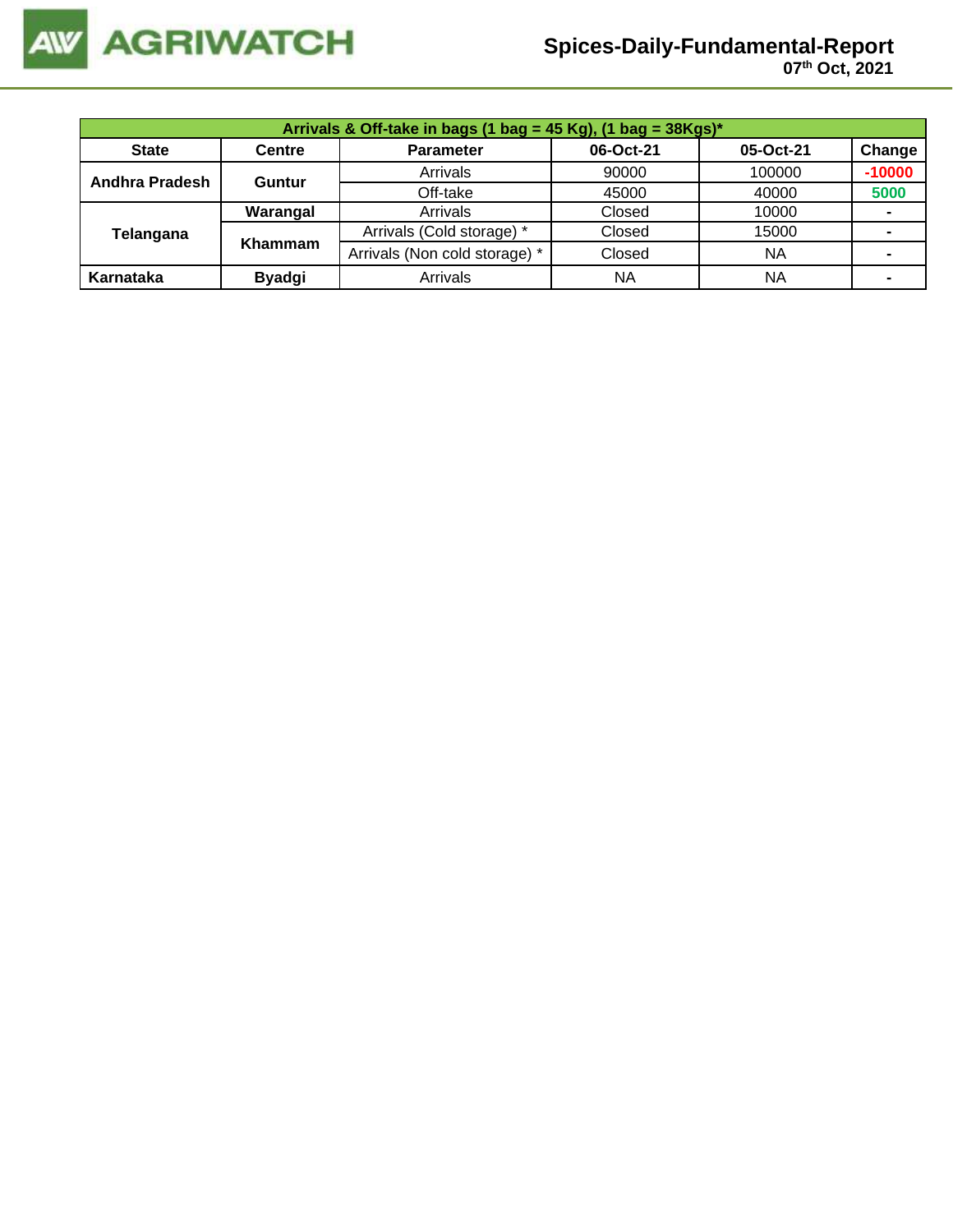

# **TURMERIC**

# **Fundamentals:**

- **Today's Update:**
	- Steady sentiment witnessed in Turmeric spot market reported on Wednesday. Few markets closed due to Amavasaya.

- As per AP agricultural data as on 29<sup>th</sup> September, current year Turmeric sowing completed around 17,569 hectares, compared to last year 16,627 hectares. Normal in season 19,551 hectares.
- Turmeric standing crop quality reported well as of now, weather is favourable in growing regions. Agriwatch expected higher production coming year may cap on prices from higher levels.
- Currently, export demand reported lower due to increased shipping cost and some travel restriction in South Asian countries added the bearish sentiment.
- *Agriwatch first advance estimates, Turmeric all India production for 2022 is estimated at 4.89 lakh MT. Last year's production was 4.46 lakh MT, up by 9.64% from last year.*

| <b>Turmeric Spot Market Prices (Loose): (Rs/Qtl)</b> |                         |                                 |           |           |                          |  |  |
|------------------------------------------------------|-------------------------|---------------------------------|-----------|-----------|--------------------------|--|--|
| <b>State</b>                                         | <b>Centre</b>           | Grade                           | 06-Oct-21 | 05-Oct-21 | Change                   |  |  |
|                                                      |                         | Nizam quality                   | Closed    | 7300      |                          |  |  |
| Telangana                                            | <b>Nizamabad</b>        | Double polish finger            | Closed    | 8000      | $\blacksquare$           |  |  |
|                                                      | <b>Benchmark market</b> | Gattah (unpolished)             | Closed    | 6500      | $\blacksquare$           |  |  |
|                                                      |                         | Gattah (double polished)        | Closed    | 7200      | $\blacksquare$           |  |  |
|                                                      | Warangal                | Finger                          | Closed    | 6000      | $\blacksquare$           |  |  |
|                                                      |                         | Round                           | Closed    | 5600      |                          |  |  |
|                                                      |                         | Finger                          | 7500      | 7500      | <b>Unch</b>              |  |  |
|                                                      | <b>Erode</b>            | Gattah                          | 6800      | 6800      | <b>Unch</b>              |  |  |
|                                                      |                         | Sellem                          | 8100      | 8100      | <b>Unch</b>              |  |  |
| <b>Tamil Nadu</b>                                    | Coimbatore              | <b>Bulb</b>                     | <b>NA</b> | <b>NA</b> | $\blacksquare$           |  |  |
|                                                      |                         | Finger                          | <b>NA</b> | <b>NA</b> | $\blacksquare$           |  |  |
|                                                      | <b>Salem</b>            | <b>Bulb</b>                     | <b>NA</b> | <b>NA</b> | $\blacksquare$           |  |  |
|                                                      |                         | Finger                          | <b>NA</b> | <b>NA</b> | $\blacksquare$           |  |  |
|                                                      |                         | <b>Bulb</b>                     | Closed    | 5800      |                          |  |  |
| <b>Andhra Pradesh</b>                                | <b>Duggirala</b>        | Closed<br>Bilty                 |           | 6322      | Ξ.                       |  |  |
|                                                      |                         | Finger                          | Closed    | 5800      | $\overline{\phantom{0}}$ |  |  |
|                                                      |                         | <b>Bilty</b>                    | Closed    | 6322      | $\blacksquare$           |  |  |
|                                                      |                         | Rajpuri/Salem Finger            | Closed    | <b>NA</b> |                          |  |  |
|                                                      | Sangli                  | Rajpuri Medium                  | Closed    | <b>NA</b> | $\blacksquare$           |  |  |
|                                                      |                         | DesiKadappa                     | Closed    | <b>NA</b> | $\blacksquare$           |  |  |
|                                                      |                         | Salem Powder                    | <b>NR</b> | <b>NR</b> |                          |  |  |
|                                                      |                         | Mini Salem                      | <b>NR</b> | <b>NR</b> |                          |  |  |
| <b>Maharashtra</b>                                   | <b>Basmat</b>           | Super Salem                     | <b>NR</b> | <b>NR</b> |                          |  |  |
|                                                      |                         | <b>Gattah Powder</b>            | <b>NR</b> | <b>NR</b> |                          |  |  |
|                                                      |                         | <b>Gattah Premium</b>           | <b>NR</b> | <b>NR</b> |                          |  |  |
|                                                      |                         | <b>Turmeric Finger Polished</b> | Closed    | 6800      |                          |  |  |
|                                                      | <b>Nanded</b>           | <b>Turmeric Bulb Polished</b>   | Closed    | 6200      |                          |  |  |
|                                                      |                         | <b>Turmeric Mix</b>             | Closed    | 6300      |                          |  |  |
|                                                      |                         | Gattah                          | 7600      | 7600      | <b>Unch</b>              |  |  |
| <b>Delhi</b>                                         | <b>Delhi</b>            | Mini Salem                      | 8600      | 8600      | <b>Unch</b>              |  |  |
|                                                      |                         | <b>Finger Single Polished</b>   | 7700      | 7700      | <b>Unch</b>              |  |  |
|                                                      |                         | <b>Finger Double Polished</b>   | 8900      | 8900      | <b>Unch</b>              |  |  |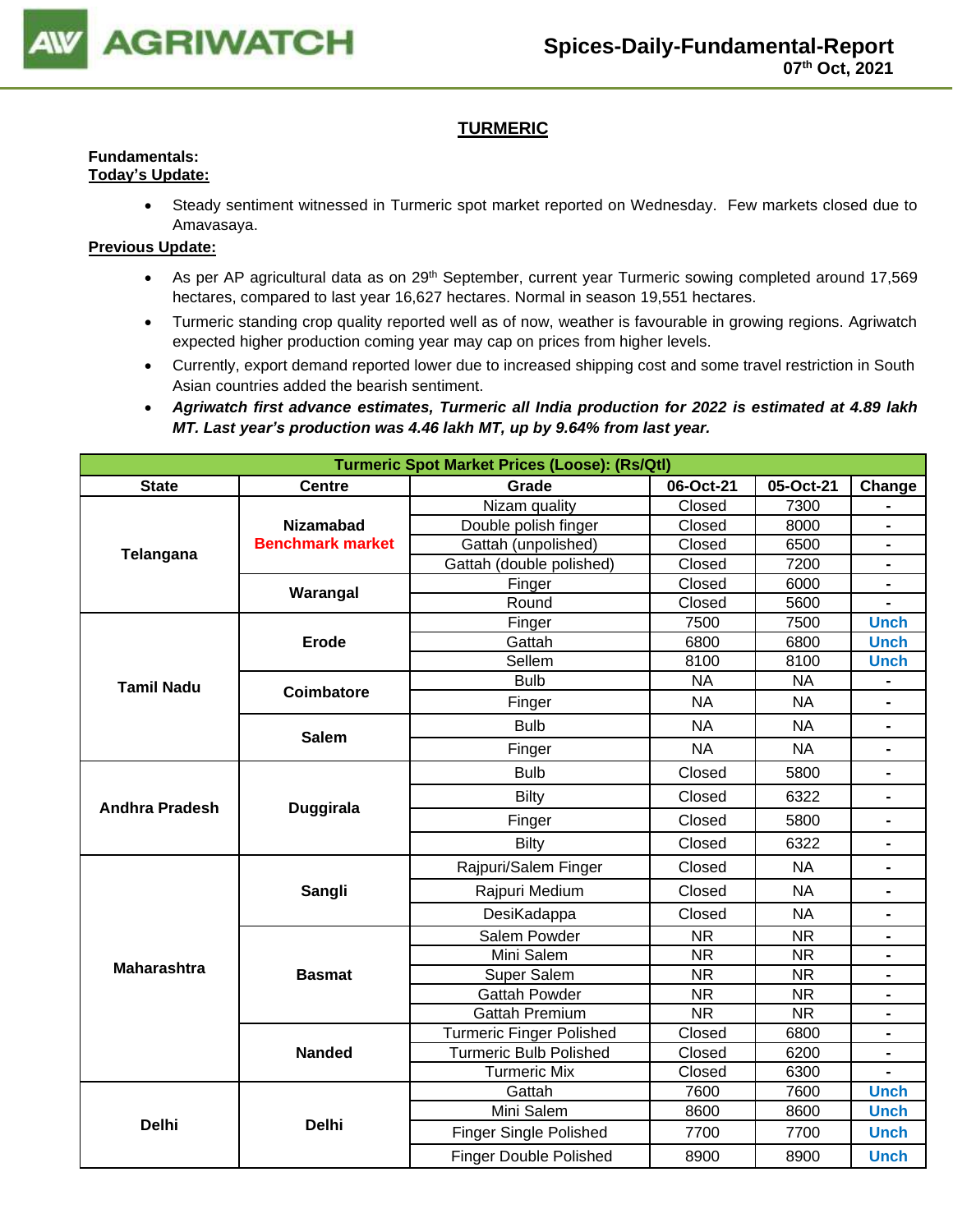

| <b>State</b>          |                  |                                                                                                                                                                                                                                                                                                                                                                                                                                                             |           |           |               |
|-----------------------|------------------|-------------------------------------------------------------------------------------------------------------------------------------------------------------------------------------------------------------------------------------------------------------------------------------------------------------------------------------------------------------------------------------------------------------------------------------------------------------|-----------|-----------|---------------|
|                       | <b>Centre</b>    | <b>Parameter</b>                                                                                                                                                                                                                                                                                                                                                                                                                                            | 06-Oct-21 | 05-Oct-21 | Change        |
|                       | <b>Nizamabad</b> | <b>Arrival</b>                                                                                                                                                                                                                                                                                                                                                                                                                                              | Closed    | 1000      |               |
| Telangana             |                  | Off-take                                                                                                                                                                                                                                                                                                                                                                                                                                                    | Closed    | 1000      |               |
|                       | Warangal         | Arrival & Off-take in bags $*(1 \text{ bag} = 75 \text{ Kg}),\#(1 \text{ bag} = 60 \text{ Kg})$<br>25<br><b>Arrival</b><br>Closed<br>$\blacksquare$<br>2000<br>1500<br><b>Arrival</b><br>Off-take<br>2000<br>1500<br><b>NA</b><br>NA<br><b>Arrival</b><br>NA<br>Arrival*<br>NA<br>$\blacksquare$<br>Arrival*<br>Closed<br>200<br>$\blacksquare$<br>NA<br>Closed<br>Arrival#<br>Arrival*<br>NR.<br>NR.<br>$\blacksquare$<br>1500<br>Closed<br><b>Arrival</b> |           |           |               |
|                       | Erode            |                                                                                                                                                                                                                                                                                                                                                                                                                                                             |           |           | 500           |
| Tamil Nadu            |                  |                                                                                                                                                                                                                                                                                                                                                                                                                                                             |           |           | 500           |
|                       | Coimbatore       |                                                                                                                                                                                                                                                                                                                                                                                                                                                             |           |           |               |
|                       | <b>Salem</b>     |                                                                                                                                                                                                                                                                                                                                                                                                                                                             |           |           |               |
| <b>Andhra Pradesh</b> | <b>Duggirala</b> |                                                                                                                                                                                                                                                                                                                                                                                                                                                             |           |           |               |
|                       | Sangli           |                                                                                                                                                                                                                                                                                                                                                                                                                                                             |           |           | ۰             |
| <b>Maharashtra</b>    | <b>Basmat</b>    |                                                                                                                                                                                                                                                                                                                                                                                                                                                             |           |           |               |
|                       | <b>Nanded</b>    |                                                                                                                                                                                                                                                                                                                                                                                                                                                             |           |           | ۰             |
|                       |                  |                                                                                                                                                                                                                                                                                                                                                                                                                                                             |           |           | Arrival * Qtl |

## **NCDEX-FUTURES MARKET**

| Turmeric <sup>1</sup> |                          |       |       |        |              |               |             |       |           |
|-----------------------|--------------------------|-------|-------|--------|--------------|---------------|-------------|-------|-----------|
| <b>Contract</b>       | +/-\$                    | Open  | High  | Low    | <b>Close</b> | <b>Volume</b> | Vol. Change | ΟI    | OI Change |
| <b>Oct-21</b>         | $\sim$ $\sim$            | $- -$ | $- -$ | $\sim$ | $- -$        | $\sim$ $\sim$ | $- -$       | $- -$ | $- -$     |
| <b>Nov-21</b>         | $- -$                    | $- -$ | $- -$ | $- -$  | $- -$        | $- -$         | $- -$       | $- -$ | $- -$     |
| <b>Dec-21</b>         | $\overline{\phantom{a}}$ | $- -$ | $- -$ | $- -$  | $- -$        | $- -$         | $- -$       | $- -$ | $- -$     |

| <b>Spread</b> | <b>Oct-21</b> | <b>Oct-21</b> | <b>Dec-21</b>            |
|---------------|---------------|---------------|--------------------------|
| <b>Basis</b>  | $- -$         | $- -$         | $- -$                    |
| <b>Oct-21</b> | $\sim$ $\sim$ | $- -$         | $\overline{\phantom{a}}$ |
| <b>Nov-21</b> | $\sim$ $\sim$ | $\sim$ $\sim$ | $\overline{\phantom{a}}$ |

NB: Spot prices used for spread calculation is the basis Nizamabad for Nizam grade. Basis = Spot prices– Near month futures.

#### **NCDEX- STOCK POSITION**

| <b>Stocks</b>    | <b>Demat</b> | <b>In-Process</b> | <b>Total</b>  |
|------------------|--------------|-------------------|---------------|
|                  | 05.10.2021   | 05.10.2021        | 05.10.2021    |
| Sangli           | 1143         |                   | 1143          |
| Erode            | $- -$        | $- -$             | $\sim$ $\sim$ |
| <b>Nizamabad</b> | 859          |                   | 859           |
| Warangal         | $- -$        | $- -$             | $- -$         |

(**Quantity in MT)**

## **NCDEX Turmeric EED Wise Stock Position (Qty in MT) on 27th Sep, 2021**

| <b>EED</b>   | Sangli (Desi<br>Cuddapah) | <b>Sangli</b><br>(Rajapore) | <b>Nizamabad</b> | <b>Nizamabad</b><br>(Farmer Polished) | <b>Basmat</b><br>(Salem) | <b>Total</b> |
|--------------|---------------------------|-----------------------------|------------------|---------------------------------------|--------------------------|--------------|
| 10-0ct-21    | $\sim$ $\sim$             | 237                         | 300              | $- -$                                 | $- -$                    | 537          |
| $10-Nov-21$  | $\sim$ $\sim$             | 895                         | 185              | $\overline{\phantom{a}}$              | $\sim$ $\sim$            | 1080         |
| $10$ -Dec-21 | $\sim$ $\sim$             | 169                         | 166              | $\overline{\phantom{a}}$              | $- -$                    | 335          |
| $10$ -Jan-22 | $\sim$ $\sim$             | 40                          | 270              | $\sim$ $\sim$                         | $\sim$ $\sim$            | 310          |
| <b>Total</b> | $- -$                     | 237                         | 921              | $\sim$                                | $\sim$                   | 2262         |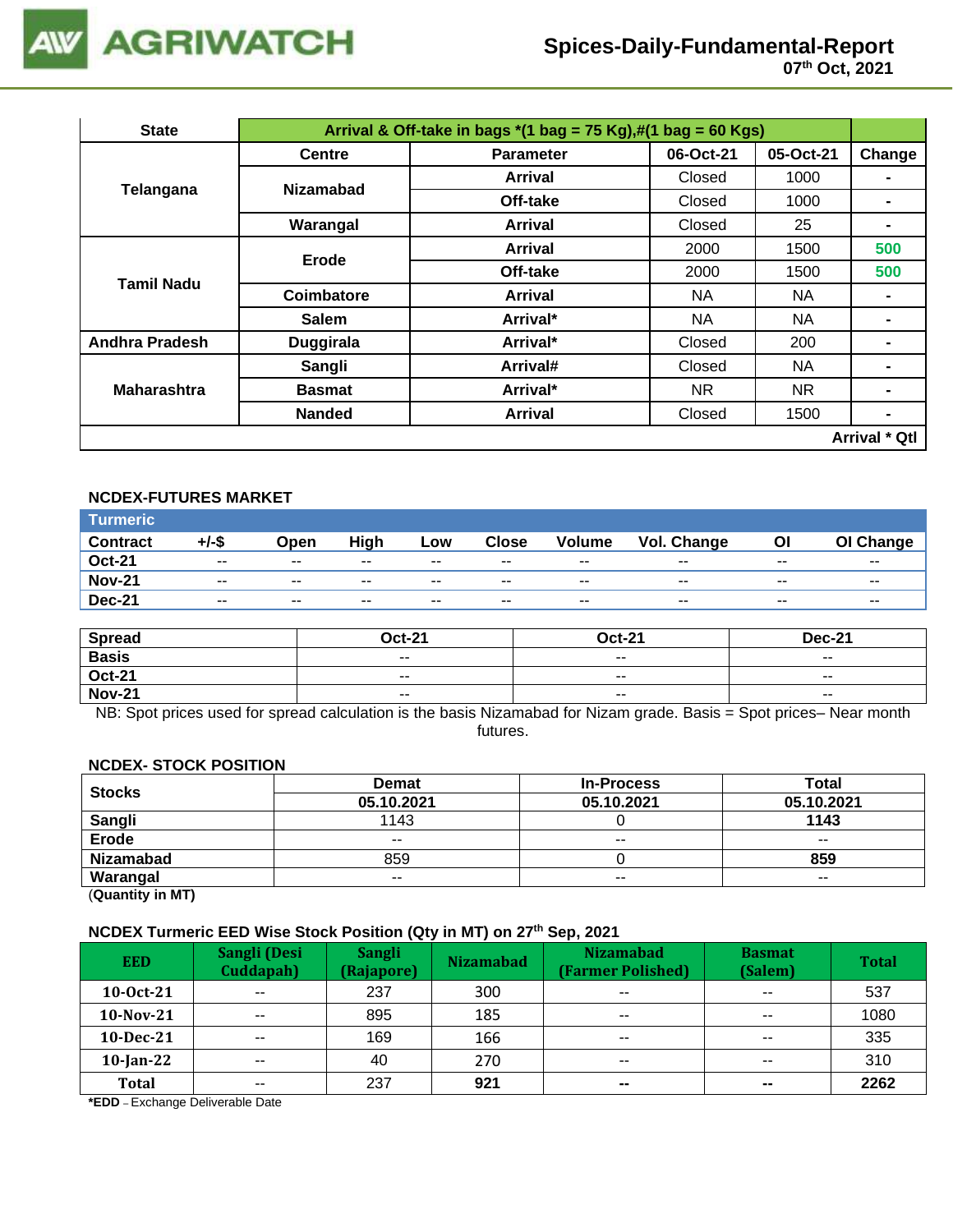

# **BLACK PEPPER**

# **Fundamentals:**

# **Today's Update:**

- Steady to firm sentiment witnessed in Black pepper spot market reported on Wednesday.
- According to statistics of the Ministry of Agriculture and Rural Development, in the first nine months of 2021, although the export volume of pepper decreased (reaching 213 thousand tons, down 3.3%).

- Lower supply in the spot market supported the prices.
- Buyers reported active in the spot market due to fresh domestic demand.
- In the first 6 months of 2021, India's pepper exports increased by 43% in volume to 11,260 tons, up 57% over the same period last year. In which, sales of crushed pepper accounts for 54%.
- According to the Import-Export Department (Ministry of Industry and Trade), the export volume of pepper in August 2021 reached approximately 17 thousand tons - the lowest level since February 2021, worth 63.13 million USD, down 35.8% in volume and 33.6% in value compared to July 2021, down 2.4% in volume compared to August 2020 but increased sharply by 45.8% in value.
- The complicated development of the Covid-19 epidemic is the cause of Vietnam's pepper exports to decrease in August 2021. Generally in the first 8 months of 2021, pepper export is estimated at over 197 thousand tons, worth 654.6 million USD, down 2.3% in volume, but up 47.6% in value over the same period in 2020. In 2020, Vietnam's pepper exports will reach 285 thousand tons.
- The average export price of Vietnam's pepper in August 2021 reached \$3,736 per tonne the highest level since January 2018, an increase of 3.4% compared to July 2021 and a sharp increase of 49.4% compared to July 2021. with August 2020. Generally, in the first eight months of 2021, the average export price of Vietnam's pepper reached \$3,321 per ton, up 51.1% over the same period in 2020. The sharp increase in export prices of pepper contributed greatly to the level. the general increase of the whole pepper industry in Vietnam. This is considered a very positive signal in the context of the decrease in export prices of many other agricultural products.
- Indonesia's pepper exports in the first 6 months of the year reached 20,800 tons, down 1.9% compared to last year.
- In India, pepper growers are concerned about the increasing share of Sri Lankan pepper in the market. As per trade sources, the reason is that the Revenue Administration at the Port of Tuticorin has released a stockpile of about 500 tons of Sri Lankan black pepper. This is the backlog of goods in the period from April to May. This situation is forecasted to impact and cause Indian domestic prices to tend to go down.
- The average export price of Vietnam's pepper in August 2021 has reached \$3,736/ton. This is the highest price of export pepper since January 2018. This price has increased by 3.4% compared to July 2021 and sharply increased by 49.4% compared to August last year.
- Shortage of containers and international freight rates skyrocketed affect pepper exports.
- World pepper market will be active in the third quarter of 2021 due to an increase in demand after the US and European countries relax social distancing measures. Pepper prices are expected to stay high due to reduced supplies from Brazil, Indonesia and Vietnam, as per VPA.
- *According to the International Pepper Organization (IPC), Vietnam's 2021 pepper harvest will reach 180,000 MT, down 40,000 tons compared to the previous forecast, and 60,000 tons lower (down 25%) compared to with the 2020 harvest.*
- According to International Pepper Organization (IPC), in 2021, global pepper production is expected to reach 555 thousand tons, down 21 thousand tons compared to 2020 (576 thousand tons).
- Global pepper exports in 2020 recorded a slight increase of 2% at 481 thousand tons. The top three exporters are Vietnam, Brazil and Indonesia with a total market share of 89%.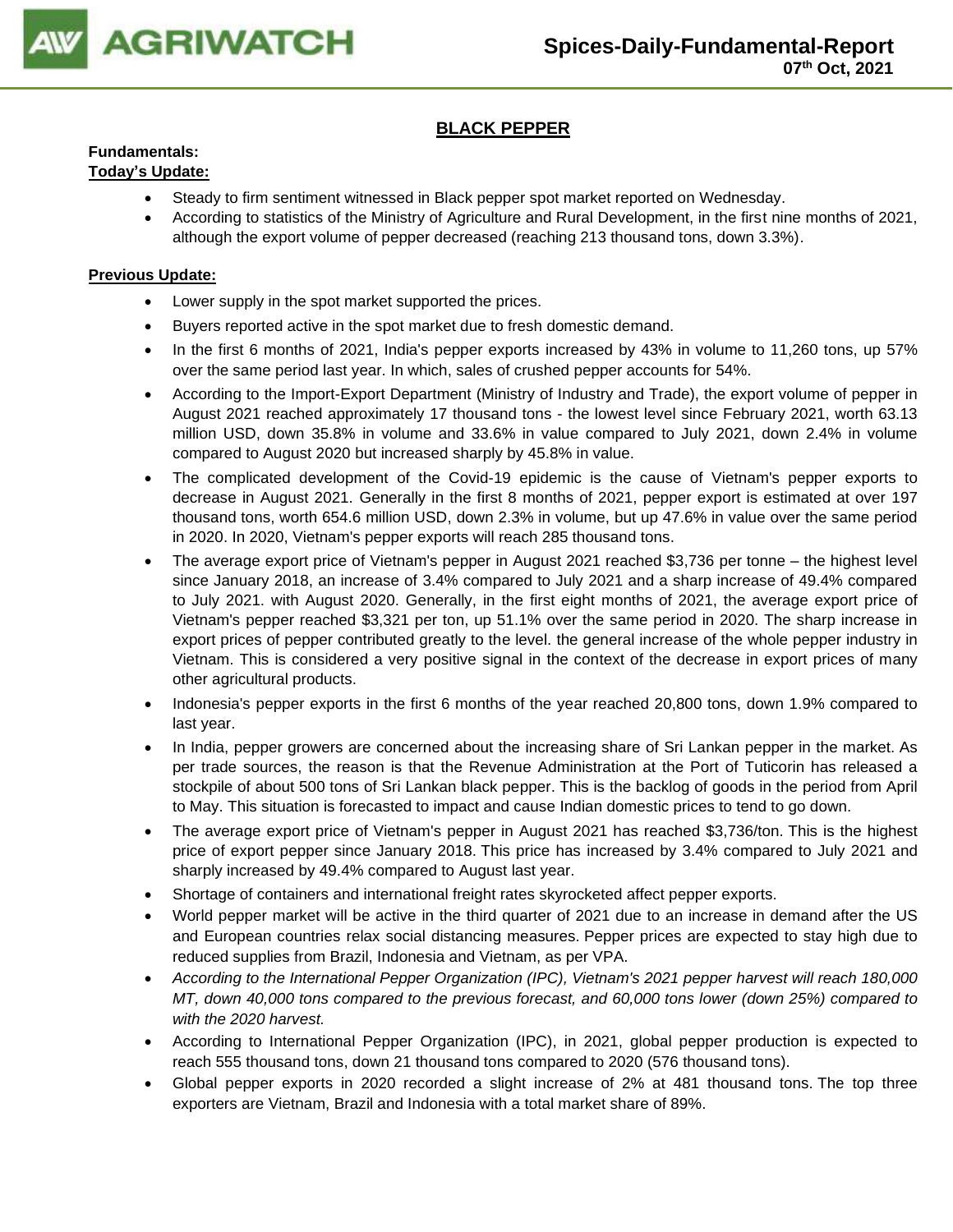

| <b>Black Pepper Spot Market Prices (Loose): (Rs/Qtl)</b> |                         |                                        |           |           |             |  |  |  |
|----------------------------------------------------------|-------------------------|----------------------------------------|-----------|-----------|-------------|--|--|--|
| <b>State</b>                                             | <b>Centre</b>           | Grade                                  | 06-Oct-21 | 05-Oct-21 | Change      |  |  |  |
| Kerala                                                   | Kochi                   | Ungarbled                              | 40900     | 40800     | 100         |  |  |  |
|                                                          | <b>Benchmark market</b> | Garbled                                | 42900     | 42800     | 100         |  |  |  |
| Karnataka                                                | Chikkamagaluru          | Ungarbled                              | 42200     | 42000     | 200         |  |  |  |
| <b>Delhi</b>                                             | New Delhi               | Unpolished                             | 43500     | 43500     | <b>Unch</b> |  |  |  |
|                                                          |                         | Number 11.5                            | 46000     | 46000     | <b>Unch</b> |  |  |  |
|                                                          |                         | <b>Arrivals &amp; Off-take in Tons</b> |           |           |             |  |  |  |
| <b>State</b>                                             | <b>Centre</b>           | <b>Parameter</b>                       | 06-Oct-21 | 05-Oct-21 | Change      |  |  |  |
| Kerala                                                   | Kochi                   | Arrivals                               |           | 16        | -9          |  |  |  |
|                                                          |                         | Off-take                               |           | 16        | -9          |  |  |  |

|                | <b>Black Pepper FOB Prices (USD/MT)</b> |                          |                                           |                                                   |                                        |                              |  |  |  |  |  |
|----------------|-----------------------------------------|--------------------------|-------------------------------------------|---------------------------------------------------|----------------------------------------|------------------------------|--|--|--|--|--|
| Date           | <b>Brazil</b><br><b>ASTA 570</b>        | ex Kochi<br>(India) ASTA | Lampung<br>(Indonesia)<br><b>ASTA 570</b> | <b>Kuching (Sarawak,</b><br><b>Malaysia) ASTA</b> | <b>Ho Chi Minh</b><br>(Vietnam) 500g/l | Ho Chi<br><b>Minh 550g/l</b> |  |  |  |  |  |
| 28-09-21       | 4000                                    | 5672                     | 4365                                      | 6020                                              | 4190                                   | 4290                         |  |  |  |  |  |
| 29-09-21       | 4000                                    | 5692                     | 4354                                      | 5975                                              | 4190                                   | 4290                         |  |  |  |  |  |
| $30 - 09 - 21$ | 4000                                    | 5719                     | 4349                                      | 5975                                              | 4190                                   | 4290                         |  |  |  |  |  |
| $01 - 10 - 21$ | 4000                                    | 5743                     | 4351                                      | 5975                                              | 4190                                   | 4290                         |  |  |  |  |  |
| $04 - 10 - 21$ | 4000                                    | 5732                     | 4363                                      | 5972                                              | 4190                                   | 4290                         |  |  |  |  |  |
| 05-10-21       | 4000                                    | 5743                     | 4368                                      | 5972                                              | 4190                                   | 4290                         |  |  |  |  |  |
| $06-10-21$     | 4000                                    | ٠                        | 4373                                      | 5972                                              | 4190                                   | 4290                         |  |  |  |  |  |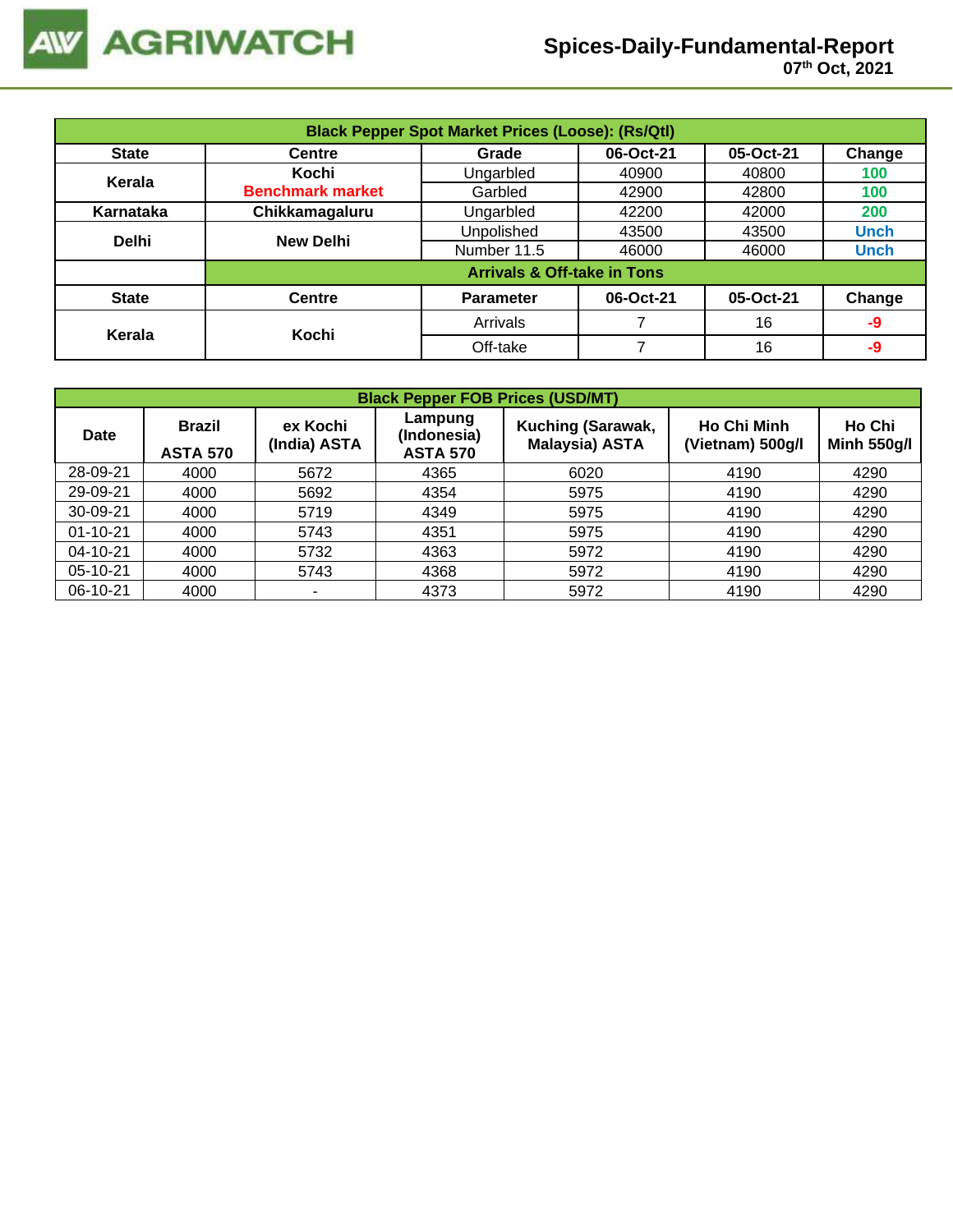

# **JEERA (CUMIN SEED)**

## **Fundamentals: Today's Update:**

• Steady to weak sentiment witnessed in Jeera Unjha spot market on Wednesday.

- Due to good rainfall in jeera growing regions in Gujarat on time sowing expected, which likely to start from mid October. Market participants are expecting lower sowing area as jeera prices are lower compared to other competitive crop like Coriander, Ajwain, Fennel etc.
- Farmers and stockists are only interested to releasing their produce at higher prices level.
- Current year Jeera sowing area may shift towards Soybean, Groundnut, Coriander, Ajwain, Fennel due to higher prices, sowing will start from October mid-week.
- *As per the Agriwatch production estimate, Jeera production for 2021-22 (marketing period) is estimated at 391,801 MT (around 71 lakh bags each of 55 kg) compared to last year's 451,451 MT (82 lakh bags).*

| Jeera (Cumin Seed) Spot Market Prices (Loose): (Rs/Qtl)                                                                                                                                                                                                                                                                                                                                                                                                                                                                                                                                                                                                                                                                                                                                                                                                                                           |                      |             |           |           |                |  |  |  |
|---------------------------------------------------------------------------------------------------------------------------------------------------------------------------------------------------------------------------------------------------------------------------------------------------------------------------------------------------------------------------------------------------------------------------------------------------------------------------------------------------------------------------------------------------------------------------------------------------------------------------------------------------------------------------------------------------------------------------------------------------------------------------------------------------------------------------------------------------------------------------------------------------|----------------------|-------------|-----------|-----------|----------------|--|--|--|
| <b>State</b>                                                                                                                                                                                                                                                                                                                                                                                                                                                                                                                                                                                                                                                                                                                                                                                                                                                                                      | <b>Centre</b>        | Grade       | 06-Oct-21 | 05-Oct-21 | Change         |  |  |  |
|                                                                                                                                                                                                                                                                                                                                                                                                                                                                                                                                                                                                                                                                                                                                                                                                                                                                                                   |                      | Local       | 13400     | 13500     | $-100$         |  |  |  |
|                                                                                                                                                                                                                                                                                                                                                                                                                                                                                                                                                                                                                                                                                                                                                                                                                                                                                                   |                      |             |           | 14700     | $-100$         |  |  |  |
| Unjha<br><b>NCDEX Quality</b><br>14600<br><b>Benchmark market</b><br>Poojari type /Machine Cut<br>15300<br>1% Singapore<br>14000<br>2% Singapore<br>13750<br><b>Mundra Port (FoR)</b><br>1 % European<br>14500<br>Gujarat<br>14250<br>2% European<br>Rajkot<br><b>NA</b><br>Local<br>Closed<br>Patan<br>Local<br><b>Dhrol</b><br><b>NA</b><br>Local<br>13155<br>Gondal<br>Local<br>Jodhpur<br>13700<br>Local<br><b>Merta City</b><br>Local<br>14000<br>Rajasthan<br><b>Nagaur</b><br><b>NR</b><br>Local<br><b>Anandpur Kalu</b><br>Local<br>13500<br>Ganesh<br>15200<br><b>Delhi</b><br><b>New Delhi</b><br>Poojari type / Machine Cut<br>16200<br>Arrival & Off-take in bags (1 bag = 55 kg)<br><b>Centre</b><br><b>Parameter</b><br>06-Oct-21<br><b>State</b><br>Arrival<br>8000<br>Unjha<br>Off-take<br>8000<br><b>NA</b><br>Rajkot<br>Arrival*<br>Gujarat<br>Patan<br>Closed<br>Arrival*<br>9 | 15400                | $-100$      |           |           |                |  |  |  |
|                                                                                                                                                                                                                                                                                                                                                                                                                                                                                                                                                                                                                                                                                                                                                                                                                                                                                                   | 14000                | <b>Unch</b> |           |           |                |  |  |  |
|                                                                                                                                                                                                                                                                                                                                                                                                                                                                                                                                                                                                                                                                                                                                                                                                                                                                                                   |                      |             |           | 13750     | <b>Unch</b>    |  |  |  |
|                                                                                                                                                                                                                                                                                                                                                                                                                                                                                                                                                                                                                                                                                                                                                                                                                                                                                                   |                      |             |           | 14500     | <b>Unch</b>    |  |  |  |
|                                                                                                                                                                                                                                                                                                                                                                                                                                                                                                                                                                                                                                                                                                                                                                                                                                                                                                   |                      |             |           | 14250     | <b>Unch</b>    |  |  |  |
|                                                                                                                                                                                                                                                                                                                                                                                                                                                                                                                                                                                                                                                                                                                                                                                                                                                                                                   |                      |             |           | <b>NA</b> | $\blacksquare$ |  |  |  |
|                                                                                                                                                                                                                                                                                                                                                                                                                                                                                                                                                                                                                                                                                                                                                                                                                                                                                                   |                      |             |           | 11250     | $\blacksquare$ |  |  |  |
|                                                                                                                                                                                                                                                                                                                                                                                                                                                                                                                                                                                                                                                                                                                                                                                                                                                                                                   |                      |             |           | <b>NA</b> |                |  |  |  |
|                                                                                                                                                                                                                                                                                                                                                                                                                                                                                                                                                                                                                                                                                                                                                                                                                                                                                                   |                      |             |           | 13255     | $-100$         |  |  |  |
|                                                                                                                                                                                                                                                                                                                                                                                                                                                                                                                                                                                                                                                                                                                                                                                                                                                                                                   |                      |             |           | 13700     | <b>Unch</b>    |  |  |  |
|                                                                                                                                                                                                                                                                                                                                                                                                                                                                                                                                                                                                                                                                                                                                                                                                                                                                                                   |                      |             |           | 14000     | <b>Unch</b>    |  |  |  |
|                                                                                                                                                                                                                                                                                                                                                                                                                                                                                                                                                                                                                                                                                                                                                                                                                                                                                                   |                      |             |           | <b>NR</b> |                |  |  |  |
|                                                                                                                                                                                                                                                                                                                                                                                                                                                                                                                                                                                                                                                                                                                                                                                                                                                                                                   |                      |             |           | 13500     | <b>Unch</b>    |  |  |  |
|                                                                                                                                                                                                                                                                                                                                                                                                                                                                                                                                                                                                                                                                                                                                                                                                                                                                                                   |                      |             |           | 15300     | $-100$         |  |  |  |
|                                                                                                                                                                                                                                                                                                                                                                                                                                                                                                                                                                                                                                                                                                                                                                                                                                                                                                   |                      |             |           | 16300     | $-100$         |  |  |  |
|                                                                                                                                                                                                                                                                                                                                                                                                                                                                                                                                                                                                                                                                                                                                                                                                                                                                                                   |                      |             |           |           |                |  |  |  |
|                                                                                                                                                                                                                                                                                                                                                                                                                                                                                                                                                                                                                                                                                                                                                                                                                                                                                                   |                      |             |           | 05-Oct-21 | Change         |  |  |  |
|                                                                                                                                                                                                                                                                                                                                                                                                                                                                                                                                                                                                                                                                                                                                                                                                                                                                                                   |                      |             |           | 7000      | 1000           |  |  |  |
|                                                                                                                                                                                                                                                                                                                                                                                                                                                                                                                                                                                                                                                                                                                                                                                                                                                                                                   |                      |             |           | 7000      | 1000           |  |  |  |
|                                                                                                                                                                                                                                                                                                                                                                                                                                                                                                                                                                                                                                                                                                                                                                                                                                                                                                   |                      |             |           | <b>NA</b> |                |  |  |  |
|                                                                                                                                                                                                                                                                                                                                                                                                                                                                                                                                                                                                                                                                                                                                                                                                                                                                                                   |                      |             |           |           |                |  |  |  |
|                                                                                                                                                                                                                                                                                                                                                                                                                                                                                                                                                                                                                                                                                                                                                                                                                                                                                                   | <b>Dhrol</b>         | Arrival*    | <b>NA</b> | <b>NA</b> |                |  |  |  |
|                                                                                                                                                                                                                                                                                                                                                                                                                                                                                                                                                                                                                                                                                                                                                                                                                                                                                                   | Gondal               | Arrival     | 4911      | 1095      | 3816           |  |  |  |
|                                                                                                                                                                                                                                                                                                                                                                                                                                                                                                                                                                                                                                                                                                                                                                                                                                                                                                   | Jodhpur              | Arrival     | 500       | 800       | $-300$         |  |  |  |
|                                                                                                                                                                                                                                                                                                                                                                                                                                                                                                                                                                                                                                                                                                                                                                                                                                                                                                   | <b>Merta City</b>    | Arrival     | 400       | 200       | 200            |  |  |  |
| Rajasthan                                                                                                                                                                                                                                                                                                                                                                                                                                                                                                                                                                                                                                                                                                                                                                                                                                                                                         | <b>Nagaur</b>        | Arrival     | <b>NR</b> | <b>NR</b> |                |  |  |  |
|                                                                                                                                                                                                                                                                                                                                                                                                                                                                                                                                                                                                                                                                                                                                                                                                                                                                                                   | <b>Anandpur Kalu</b> | Arrival     | 20        | 50        | $-30$          |  |  |  |
|                                                                                                                                                                                                                                                                                                                                                                                                                                                                                                                                                                                                                                                                                                                                                                                                                                                                                                   |                      |             |           |           | Arrival * Qtl  |  |  |  |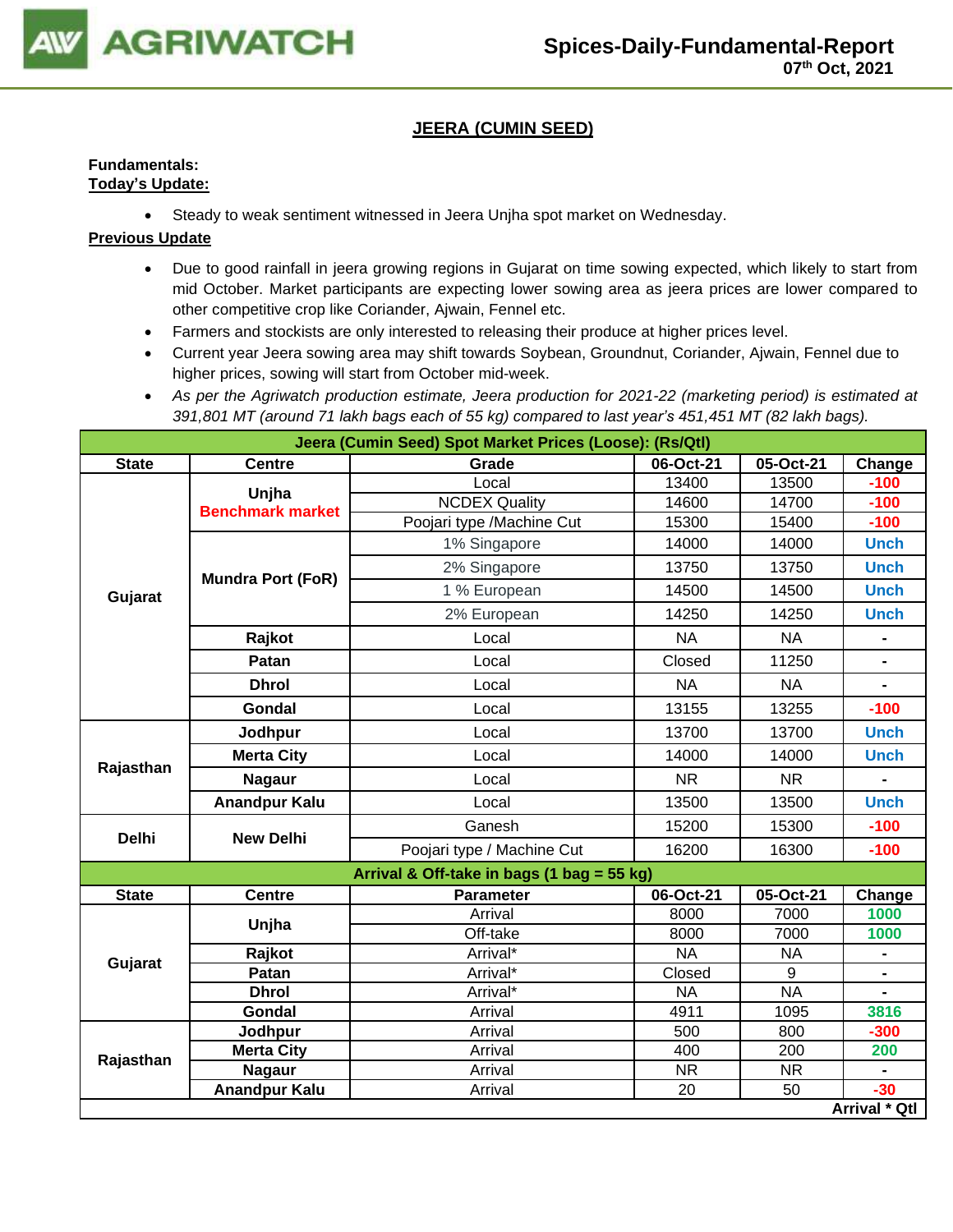

#### **NCDEX-FUTURES MARKET**

| Jeera (Cumin Seed) |                          |               |       |               |              |                          |                    |       |           |
|--------------------|--------------------------|---------------|-------|---------------|--------------|--------------------------|--------------------|-------|-----------|
| <b>Contract</b>    | $+/-$ \$                 | Open          | High  | Low           | <b>Close</b> | <b>Volume</b>            | <b>Vol. Change</b> | ΟI    | OI Change |
| <b>Oct-21</b>      | $\overline{\phantom{a}}$ | $\sim$ $\sim$ | $- -$ | $\sim$ $\sim$ | $- -$        | $\sim$ $\sim$            | $- -$              | $- -$ | $- -$     |
| <b>Nov-21</b>      | $\overline{\phantom{a}}$ | $\sim$ $\sim$ | $- -$ | $- -$         | $- -$        | $\overline{\phantom{a}}$ | $- -$              | $- -$ | $- -$     |
| <b>Dec-21</b>      | $- -$                    | $- -$         | $- -$ | $- -$         | $- -$        | $- -$                    | $\sim$             | $- -$ | $- -$     |

| <b>Spread</b> | <b>Oct-21</b> | <b>Nov-21</b> | <b>Dec-21</b> |
|---------------|---------------|---------------|---------------|
| <b>Basis</b>  | $- -$         | $- -$         | $- -$         |
| <b>Oct-21</b> | $ -$          | $\sim$ $\sim$ | $- -$         |
| <b>Nov-21</b> | $- -$         | $\sim$ $\sim$ | $\sim$ $\sim$ |

NB: Spread was done by taking Spot prices at Unjha or NCDEX Quality. Basis = Spot prices– Near month futures.

#### **NCDEX- STOCK POSITION**

|                                     | <b>Demat</b> | <b>In-Process</b> | Total      |  |
|-------------------------------------|--------------|-------------------|------------|--|
| <b>Stocks</b>                       | 05.10.2021   | 05.10.2021        | 05.10.2021 |  |
| Jodhpur                             | $- -$        | $- -$             | $- -$      |  |
| Unjha                               | 1680         | 104               | 1784       |  |
| $(0.122 \times 10^{-11} \text{ m})$ |              |                   |            |  |

(**Quantity in MT)**

## **NCDEX Jeera (Cumin Seed) EED Wise Stock Position Qty in MT on 27th Sep, 2021**

| <b>EED</b>   | <b>Jodhpur</b> | Unjha | <b>Total</b> |
|--------------|----------------|-------|--------------|
| 10-Oct-21    | $- -$          | 1415  | 1415         |
| 10-Nov-21    | $- -$          | 269   | 269          |
| 10-Dec-21    | $- -$          | 177   | 177          |
| 10-Jan-22    | $\sim$ $\sim$  | 48    | 48           |
| 10-Feb-22    | $- -$          | 694   | 694          |
| <b>Total</b> | $\sim$ $\sim$  | 2603  | 2603         |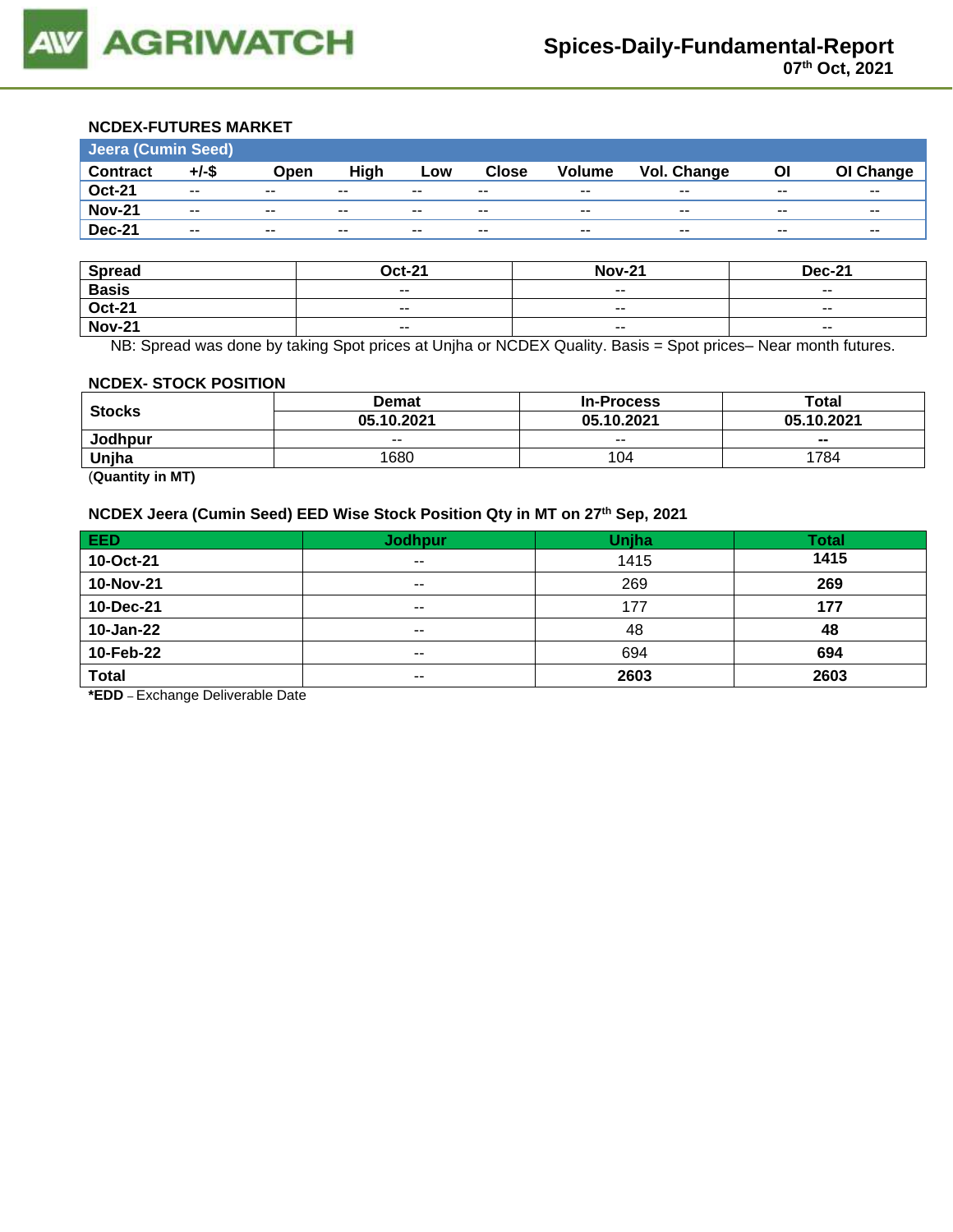

# **CARDAMOM**

### **Fundamentals**

## **Today's Update:**

• Cardamom spot market reported mixed on Wednesday.

- New Cardamom supply continued into the market as first round picking activity is going on in Kerala growing regions and it will continue till October first week. Expectations of higher production current year may cap on prices in coming days.
- India's production for the coming marketing year 2021-22 (already started from August) expected better around 30,000 MT also put the cap on prices.
- Lower supply reported as Cardamom planters are not interested to releasing their produce at lower level.
- Cardamom planters were received higher prices last two years, therefore, they are taking care of their plants and favourable weather condition, is the main reason for expecting good crop in the coming year.
- As we expected earlier, the new Cardamom supply pressurizes the prices from higher levels due to increased production.
- Agriwatch estimates for 2020-21, India's Cardamom production would be around 22,000 23,000 MT, due to favourable weather conditions. Last year it was 19,000 – 20,000 MT.

| <b>Small Cardamom Spot Market Prices (Loose): (Rs/Kg)</b> |                             |                                   |           |           |                |  |  |
|-----------------------------------------------------------|-----------------------------|-----------------------------------|-----------|-----------|----------------|--|--|
| <b>State</b>                                              |                             | <b>Auction Price</b><br>06-Oct-21 |           |           |                |  |  |
| Kerala                                                    | <b>Kumily</b>               | <b>Max price</b>                  | 1450      | 1274      | 176            |  |  |
|                                                           | <b>Benchmark market</b>     | Avg. Price                        | 1009      | 931       | 79             |  |  |
|                                                           |                             | <b>Medium</b>                     | 1000      | 1000      | <b>Unch</b>    |  |  |
|                                                           |                             | 6.5 (Bold)                        | 1100      | 1100      | <b>Unch</b>    |  |  |
| <b>Delhi</b>                                              | <b>New Delhi</b>            | 7 (Bold)                          | 1200      | 1250      | -50            |  |  |
|                                                           |                             | 7.5 (Bold)                        | 1400      | 1450      | -50            |  |  |
|                                                           |                             | 8 (Bold)                          | 1700      | 1750      | $-50$          |  |  |
| Large Cardamom Spot Market Prices: (Rs/Kg)                |                             |                                   |           |           |                |  |  |
|                                                           | Singtam                     | <b>Badadana</b>                   | <b>NA</b> | <b>NA</b> | $\blacksquare$ |  |  |
| <b>Sikkim</b>                                             | Singtam                     | Chotadana                         | NA        | <b>NA</b> | $\blacksquare$ |  |  |
|                                                           | Gangtok                     | <b>Badadana</b>                   | <b>NA</b> | <b>NA</b> | $\blacksquare$ |  |  |
|                                                           | Gangtok                     | Chotadana                         | <b>NA</b> | <b>NA</b> | $\blacksquare$ |  |  |
| <b>West Bengal</b>                                        | Siliguri<br><b>Badadana</b> |                                   | <b>NA</b> | <b>NA</b> | $\blacksquare$ |  |  |
|                                                           | Siliguri                    | Chotadana                         | NA        | <b>NA</b> | $\blacksquare$ |  |  |
| Arrival & Off-take in Kg                                  |                             |                                   |           |           |                |  |  |
| <b>State</b>                                              | <b>Parameter</b>            | <b>Centre</b>                     | 06-Oct-21 | 05-Oct-21 | Change         |  |  |
| Kerala                                                    |                             | <b>Arrivals</b>                   | 70030     | 29374     | 40656          |  |  |
|                                                           | <b>Kumily</b>               | Off-take                          | 67712     | 28235     | 39476          |  |  |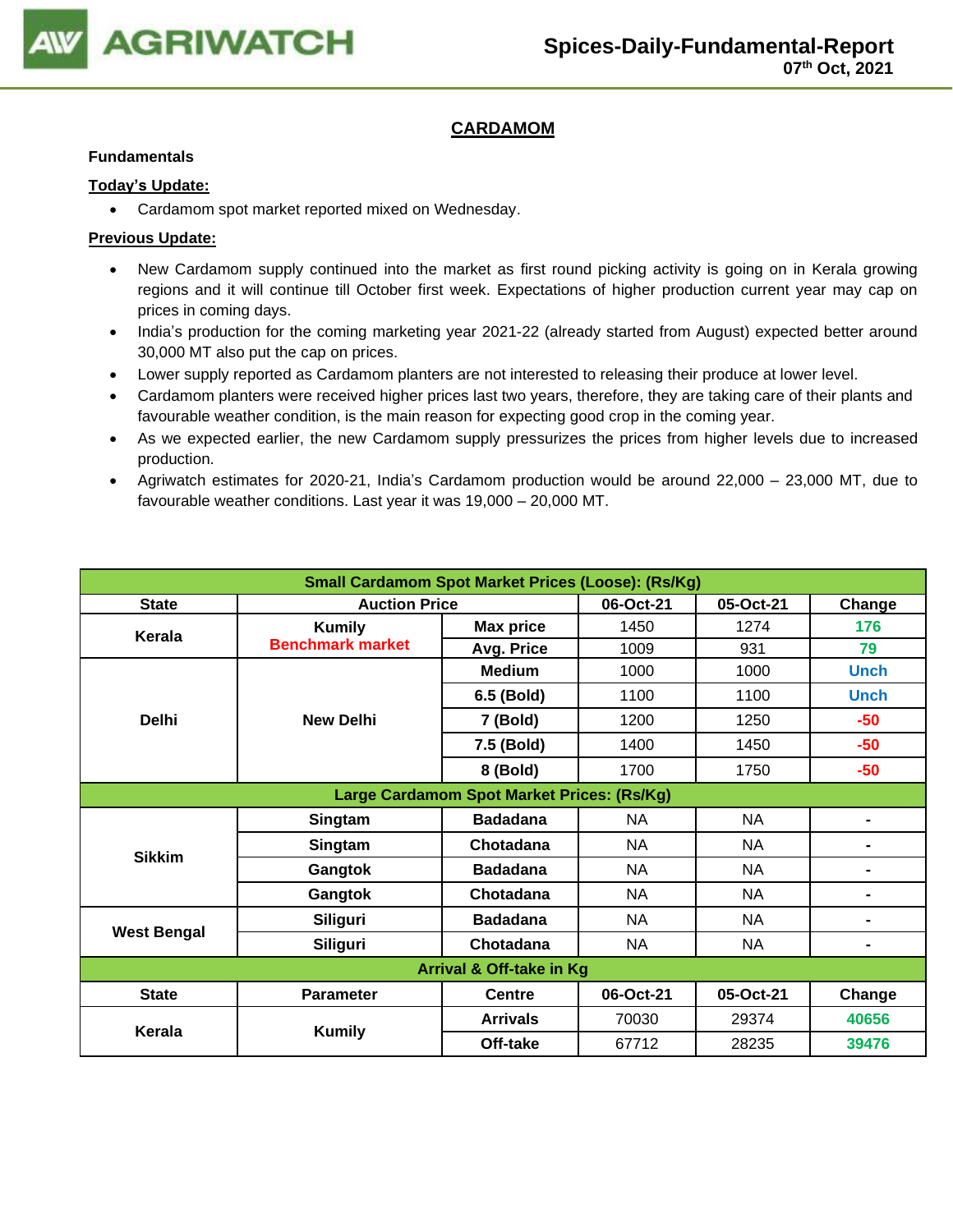

### **MCX-FUTURES MARKET**

| <b>Cardamom</b> |                          |               |       |       |              |                          |             |       |                          |
|-----------------|--------------------------|---------------|-------|-------|--------------|--------------------------|-------------|-------|--------------------------|
| <b>Contract</b> | $+/-$ \$                 | Open          | High  | Low   | <b>Close</b> | Volume                   | Vol. Change | Οl    | OI Change                |
| <b>Oct-21</b>   | $\overline{\phantom{a}}$ | $- -$         | $- -$ | $-$   | $-$          | $\overline{\phantom{a}}$ | $-$         | $- -$ | $\overline{\phantom{a}}$ |
| <b>Nov-21</b>   | $\overline{\phantom{a}}$ | $\sim$ $\sim$ | $-$   | $-$   | $-$          | $\overline{\phantom{a}}$ | $-$         | $- -$ | $\overline{\phantom{a}}$ |
| <b>Dec-21</b>   | $\sim$                   | $\sim$ $\sim$ | --    | $- -$ | $- -$        | $\overline{\phantom{a}}$ | $- -$       | $- -$ | $- -$                    |

| <b>Spread</b> | <b>Oct-21</b>            | <b>Nov-21</b>            | <b>Dec-21</b>            |
|---------------|--------------------------|--------------------------|--------------------------|
| <b>Basis</b>  | $- -$                    | $- -$                    | $- -$                    |
| <b>Oct-21</b> | $\overline{\phantom{a}}$ | $-$                      | $\overline{\phantom{a}}$ |
| <b>Nov-21</b> | $\overline{\phantom{a}}$ | $\overline{\phantom{a}}$ | $\overline{\phantom{a}}$ |

NB: Spread was done by taking Spot prices of Average quality prices. Basis = Spot prices– Near month futures.

#### **MCX- STOCK POSITION**

| <b>Stocks</b> | <b>Demat</b>             | <b>In-Process</b>        | Total                    |  |
|---------------|--------------------------|--------------------------|--------------------------|--|
|               | 05.10.2021               | 05.10.2021               | 05.10.2021               |  |
| Vandanmedu    | $\overline{\phantom{0}}$ | $\overline{\phantom{0}}$ | $\overline{\phantom{0}}$ |  |
| T.N.(Bodi)    | $- -$                    | $\sim$ $\sim$            | $\sim$ $\sim$            |  |
|               |                          |                          |                          |  |

(**Quantity in MT)**

# **MCX Cardamom EED Wise Stock Position Qty in MT on 27th Sep, 2021**

| EED                      | Vandanmedu' | T.N.(Bodi) | <b>Total</b> |  |
|--------------------------|-------------|------------|--------------|--|
| $\sim$                   | $- -$       | $- -$      | $- -$        |  |
| $\overline{\phantom{a}}$ | $- -$       | $- -$      | $- -$        |  |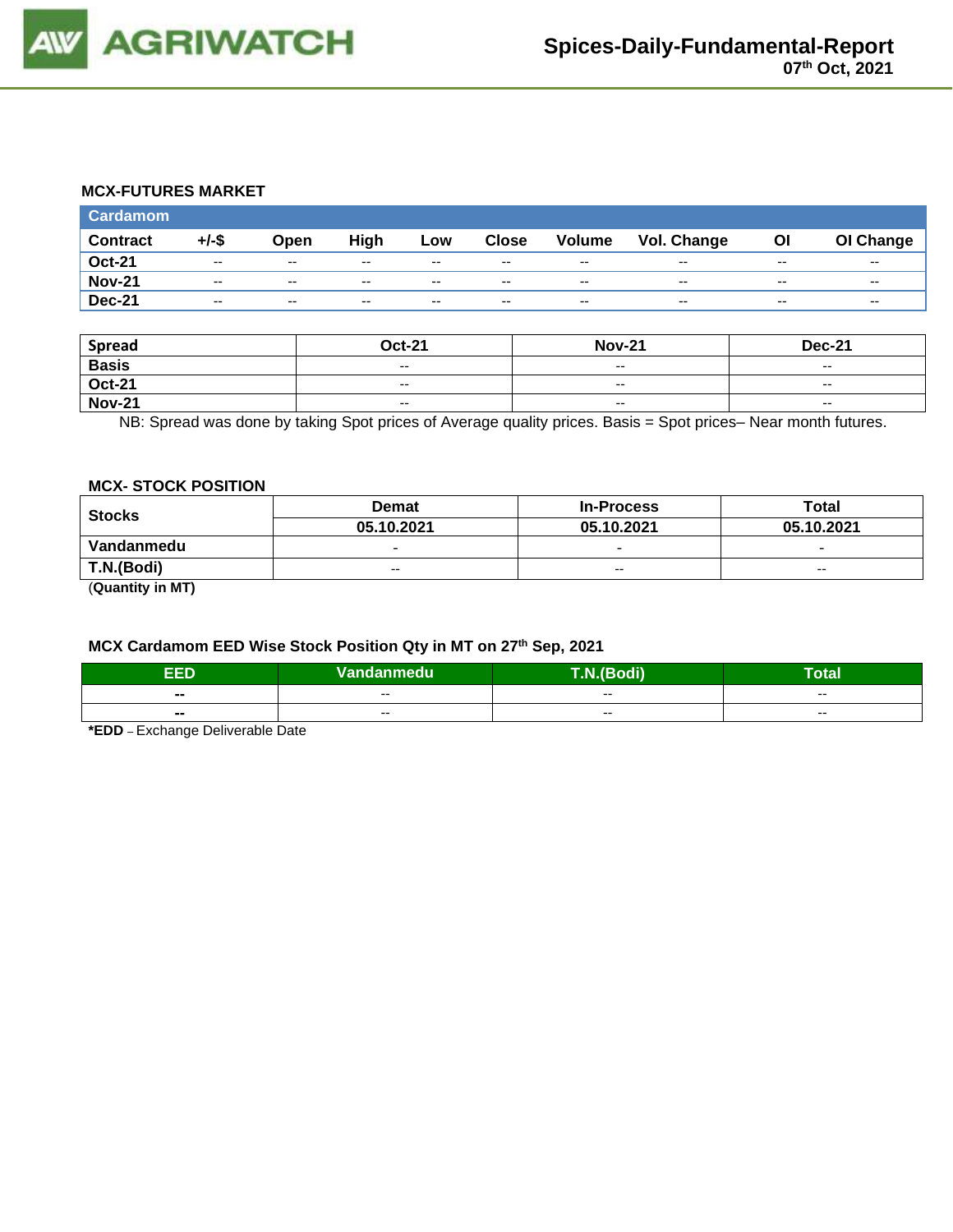

# **CORIANDER SEED**

### **Fundamentals: Today's Update:**

- Steady sentiment witnessed in Coriander spot market on Wednesday.
- Ontime sowing expectations put cap on Coriander prices. Due to good rainfall in major growing regions in Gujarat, Rajasthan and MP buyers are expecting on time sowing. Currently, Coriander prices are traded higher compared to last year may attract farmers to go for an increase in sowing area, however, it will be clearer after sowing will start from October last week.

- We expect buyers may active from lower prices level as festival season about to start.
- Farmers want to release their produce at higher prices only.
- Buyers from consumer center like Bihar, UP are active in the spot market mainly in Gondal, Kota, Ramganj etc. mandi due to good quality.
- Agriwatch estimates lower ending stocks for 2021-22 (marketing year) likely to support Coriander prices in the coming days.
- As per Agriwatch production estimate, Coriander production for 2021-22 (marketing year) is estimated at 342,435 MT (85 lakh bags) compared to last year's 352,316 MT (88 lakh bags, 1 bag = 40 kg).

| <b>Coriander Spot Market Prices (Loose): (Rs/Qtl)</b> |                                                                  |               |           |           |                              |  |  |  |  |
|-------------------------------------------------------|------------------------------------------------------------------|---------------|-----------|-----------|------------------------------|--|--|--|--|
| <b>State</b>                                          | Grade (New)<br>06-Oct-21<br>05-Oct-21<br><b>Centre</b><br>Change |               |           |           |                              |  |  |  |  |
|                                                       | Kota                                                             | Eagle         | 7100      | 7100      | <b>Unch</b>                  |  |  |  |  |
|                                                       | <b>Benchmark</b>                                                 | Eagle(Split)  | 7400      | 7400      | <b>Unch</b>                  |  |  |  |  |
|                                                       | market                                                           | Badami        | 6800      | 6800      | <b>Unch</b>                  |  |  |  |  |
|                                                       |                                                                  | Badami(Split) | 7100      | 7100      | <b>Unch</b>                  |  |  |  |  |
|                                                       |                                                                  | Eagle         | 7050      | 7050      | <b>Unch</b>                  |  |  |  |  |
|                                                       |                                                                  | Eagle(Split)  | 7050      | 7050      | <b>Unch</b>                  |  |  |  |  |
|                                                       | Ramganj                                                          | Badami        | 6850      | 6850      | <b>Unch</b>                  |  |  |  |  |
| Rajasthan                                             |                                                                  | Badami(Split) | 6850      | 6850      | <b>Unch</b>                  |  |  |  |  |
|                                                       |                                                                  | Scooter       | 8150      | 8150      | <b>Unch</b>                  |  |  |  |  |
|                                                       | <b>Baran</b>                                                     | Eagle         | 6600      | 6600      | <b>Unch</b>                  |  |  |  |  |
|                                                       |                                                                  | Badami        | 6400      | 6400      | <b>Unch</b>                  |  |  |  |  |
|                                                       |                                                                  | Eagle         | Closed    | 6800      |                              |  |  |  |  |
|                                                       | <b>Bhawani</b>                                                   | Badami        | Closed    | 6600      | $\qquad \qquad \blacksquare$ |  |  |  |  |
|                                                       |                                                                  | Scooter       | Closed    | 7000      | $\blacksquare$               |  |  |  |  |
|                                                       |                                                                  | Double Paroot | Closed    | <b>NA</b> | $\qquad \qquad \blacksquare$ |  |  |  |  |
|                                                       |                                                                  | Badami        | Closed    | 6300      | $\blacksquare$               |  |  |  |  |
|                                                       | Guna                                                             | Eagle         | Closed    | 6800      | $\blacksquare$               |  |  |  |  |
| <b>Madhya Pradesh</b>                                 |                                                                  | Scooter       | Closed    | 7500      | $\blacksquare$               |  |  |  |  |
|                                                       |                                                                  | Badami        | Closed    | 6500      | $\overline{\phantom{0}}$     |  |  |  |  |
|                                                       | <b>Neemuch</b>                                                   | Eagle         | Closed    | 6800      | $\qquad \qquad \blacksquare$ |  |  |  |  |
|                                                       |                                                                  | Scooter       | Closed    | <b>NA</b> | $\blacksquare$               |  |  |  |  |
| Gujarat                                               | <b>Gondal</b>                                                    | Badami        | 7105      | 7230      | $-125$                       |  |  |  |  |
|                                                       |                                                                  | Eagle         | 8405      | 7605      | 800                          |  |  |  |  |
|                                                       | <b>Khari Baoli</b>                                               | Eagle (Dal)   | <b>NR</b> | <b>NR</b> | $\blacksquare$               |  |  |  |  |
| <b>Delhi</b>                                          | (Delhi)                                                          | Eagle         | <b>NR</b> | <b>NR</b> | $\blacksquare$               |  |  |  |  |
|                                                       |                                                                  | Scooter       | <b>NR</b> | <b>NR</b> | $\blacksquare$               |  |  |  |  |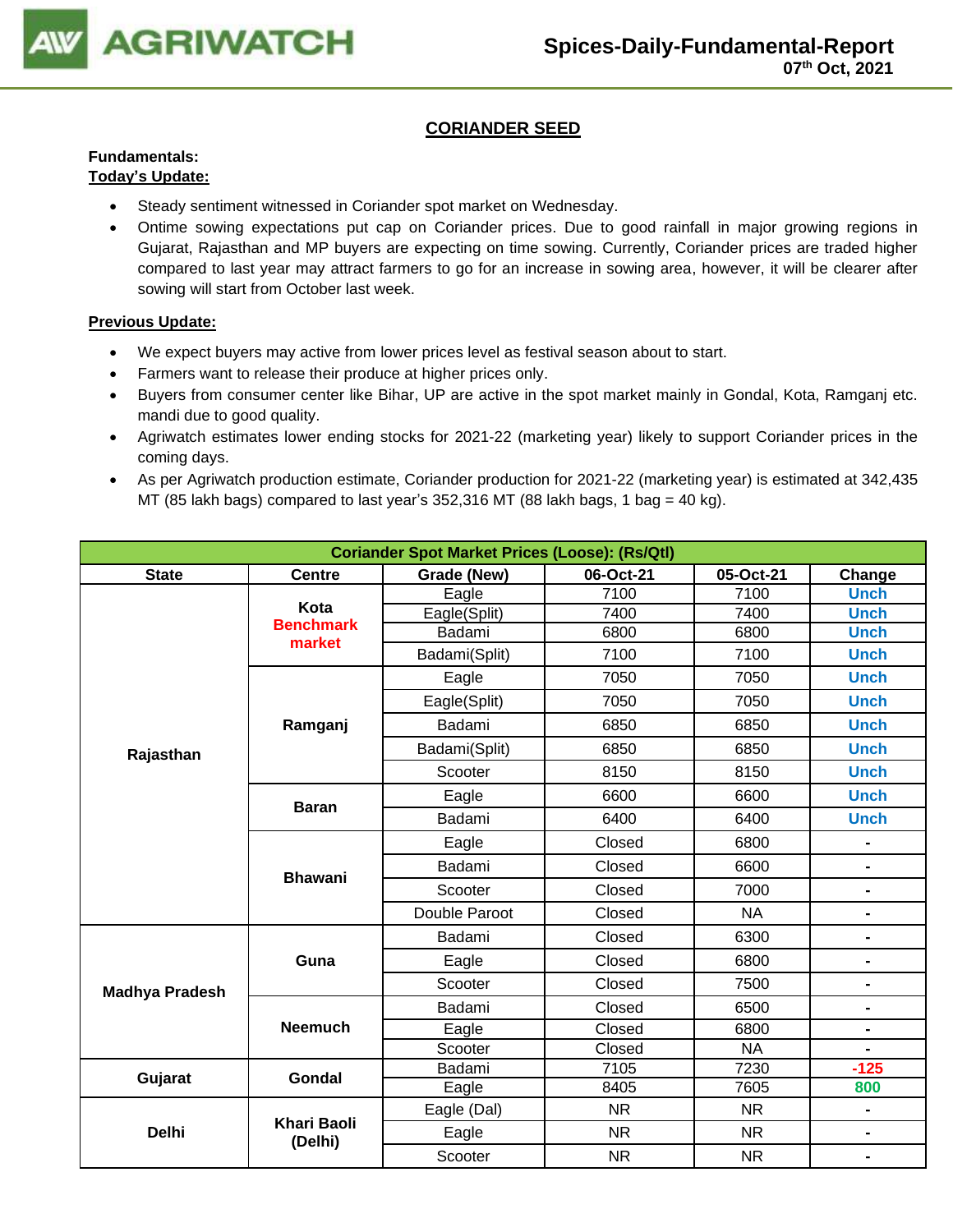

| Arrival & Off-take in bags (1 bag = 40 kg) |                |               |           |           |                |  |  |
|--------------------------------------------|----------------|---------------|-----------|-----------|----------------|--|--|
| <b>State</b>                               |                | <b>Centre</b> | 06-Oct-21 | 05-Oct-21 | Change         |  |  |
|                                            | Kota           | Arrival       | 1500      | 1300      | 200            |  |  |
|                                            |                | Offtake       | 1500      | 1300      | 200            |  |  |
|                                            |                | Arrival       | 2500      | 3000      | $-500$         |  |  |
| Rajasthan                                  | Ramganj        | Offtake       | 2500      | 3000      | $-500$         |  |  |
|                                            | <b>Baran</b>   | Arrival       | 2500      | 3000      | $-500$         |  |  |
|                                            |                | Offtake       | 2500      | 3000      | $-500$         |  |  |
|                                            | <b>Bhawani</b> | Arrival       | Closed    | 75        |                |  |  |
|                                            |                | Offtake       | Closed    | 75        |                |  |  |
| <b>Madhya Pradesh</b>                      | Guna           | Arrival       | Closed    | 4000      |                |  |  |
|                                            |                | Offtake       | Closed    | 4000      |                |  |  |
|                                            |                | Arrival       | Closed    | 600       | $\blacksquare$ |  |  |
|                                            | <b>Neemuch</b> | Offtake       | Closed    | 600       |                |  |  |

## **NCDEX-FUTURES MARKET**

| <b>Coriander</b> |       |               |       |       |       |               |             |       |           |
|------------------|-------|---------------|-------|-------|-------|---------------|-------------|-------|-----------|
| <b>Contract</b>  | +/-\$ | <b>Open</b>   | High  | Low   | Close | <b>Volume</b> | Vol. Change | ΟI    | OI Change |
| <b>Oct-21</b>    | $- -$ | $\sim$ $\sim$ | $- -$ | $- -$ | $- -$ | $- -$         | $- -$       | $- -$ | $- -$     |
| <b>Nov-21</b>    | $- -$ | $- -$         | $- -$ | $- -$ | $- -$ | $- -$         | $- -$       | $- -$ | $- -$     |
| <b>Dec-21</b>    | $- -$ | $- -$         | $- -$ | $- -$ | $- -$ | $- -$         | $- -$       | $- -$ | $- -$     |

| <b>Spread</b> | <b>Oct-21</b> | <b>Nov-21</b>            | <b>Dec-21</b>            |
|---------------|---------------|--------------------------|--------------------------|
| <b>Basis</b>  | $ -$          | $\overline{\phantom{a}}$ | $\overline{\phantom{a}}$ |
| <b>Oct-21</b> | $- -$         | $- -$                    | $- -$                    |
| <b>Nov-21</b> | $ -$          | $\sim$ $\sim$            | $\overline{\phantom{a}}$ |

NB: Spread was done by taking Spot prices of Average quality prices at Kota. Basis = Spot prices– Near month futures

#### **NCDEX- STOCK POSITION**

| <b>Stocks</b>           | <b>Demat</b> | <b>In-Process</b> | Total      |
|-------------------------|--------------|-------------------|------------|
|                         | 05.10.2021   | 05.10.2021        | 05.10.2021 |
| <b>Baran</b>            | -            |                   | $\sim$     |
| Gondal                  | 2808         |                   | 2808       |
| Kota                    | 530          | 110               | 640        |
| Ramganj                 | -            |                   |            |
| (0.1222, 0.0122, 0.000) |              |                   |            |

(**Quantity in MT)**

### **NCDEX Coriander EED Wise Stock Position Qty in MT on 27th Sep, 2021**

| <b>EED</b>   | Gondal | Kota          | Ramganj Mandi | <b>Total</b> |
|--------------|--------|---------------|---------------|--------------|
| $10-0ct-21$  | 1746   | $\sim$ $\sim$ | $- -$         | 1746         |
| 10-Nov-21    | 397    | $- -$         | $\sim$        | 397          |
| 10-Dec-21    | 699    | 10            | $- -$         | 709          |
| $10$ -Jan-22 | 170    | $- -$         | $- -$         | 170          |
| 10-Feb-22    | 40     | 400           | $\sim$        | 440          |
| <b>Total</b> | 3052   | 410           | $\sim$ $\sim$ | 3462         |